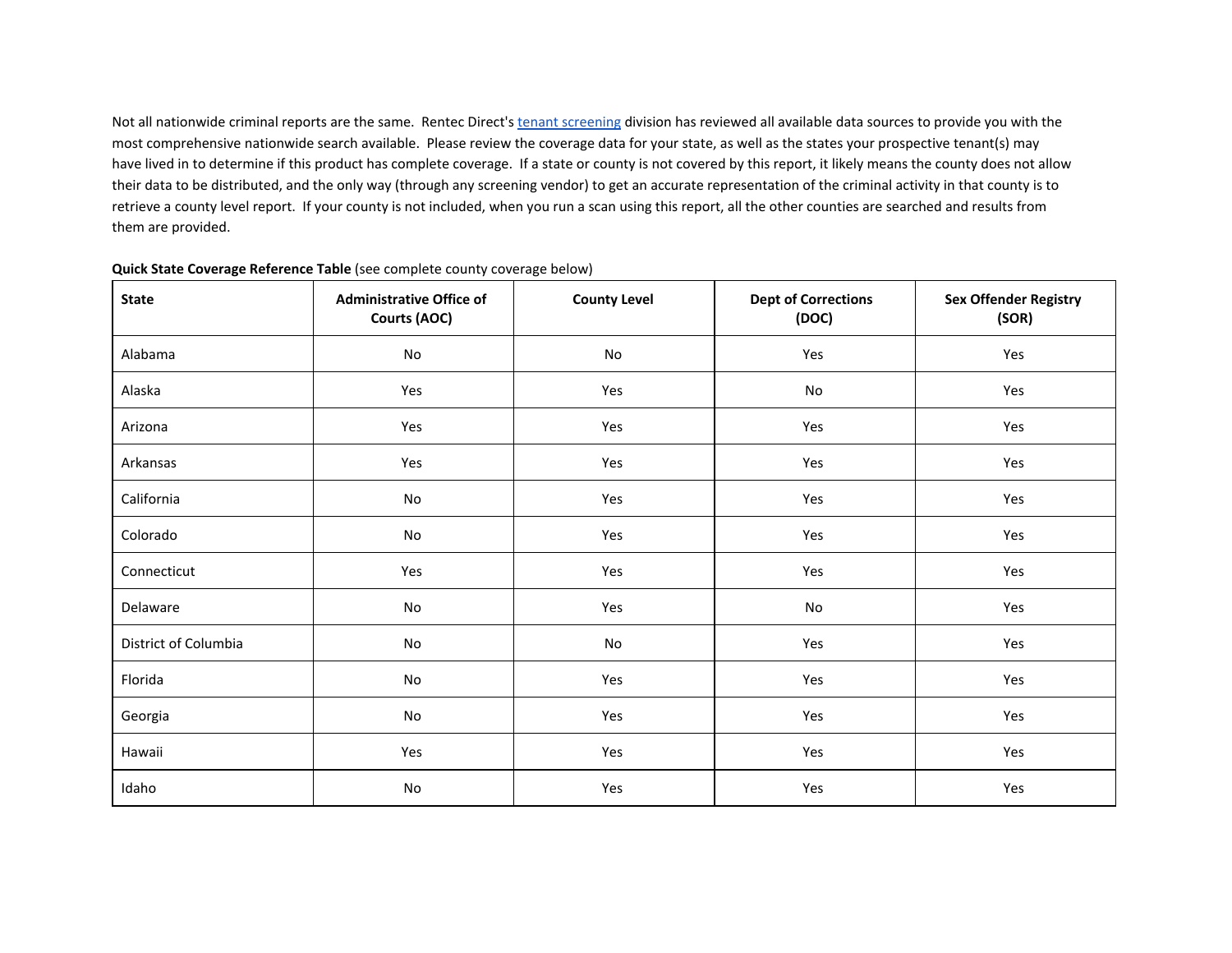| Illinois      | No                           | Yes                          | Yes                          | Yes |
|---------------|------------------------------|------------------------------|------------------------------|-----|
| Indiana       | $\mathsf{No}$                | Yes                          | Yes                          | Yes |
| lowa          | Yes                          | Yes                          | Yes                          | Yes |
| Kansas        | No                           | Yes                          | Yes                          | Yes |
| Kentucky      | No                           | Yes                          | Yes                          | Yes |
| Louisiana     | $\mathsf{No}$                | Yes                          | Yes                          | Yes |
| Maine         | $\mathsf{No}$                | Yes                          | Yes                          | Yes |
| Maryland      | Yes                          | Yes                          | Yes                          | Yes |
| Massachusetts | $\operatorname{\mathsf{No}}$ | Yes                          | $\operatorname{\mathsf{No}}$ | Yes |
| Michigan      | $\mathsf{No}$                | Yes                          | Yes                          | Yes |
| Minnesota     | $\mathsf{No}$                | Yes                          | Yes                          | Yes |
| Mississippi   | $\mathsf{No}$                | Yes                          | Yes                          | Yes |
| Missouri      | Yes                          | Yes                          | Yes                          | Yes |
| Montana       | $\mathsf{No}$                | Yes                          | Yes                          | Yes |
| Nebraska      | $\mathsf{No}$                | Yes                          | Yes                          | Yes |
| Nevada        | $\mathsf{No}$                | $\mathsf{No}$                | Yes                          | Yes |
| New Hampshire | $\mathsf{No}$                | Yes                          | Yes                          | Yes |
| New Jersey    | Yes                          | Yes                          | Yes                          | Yes |
| New Mexico    | Yes                          | $\operatorname{\mathsf{No}}$ | Yes                          | Yes |
| New York      | $\mathsf{No}$                | No                           | Yes                          | Yes |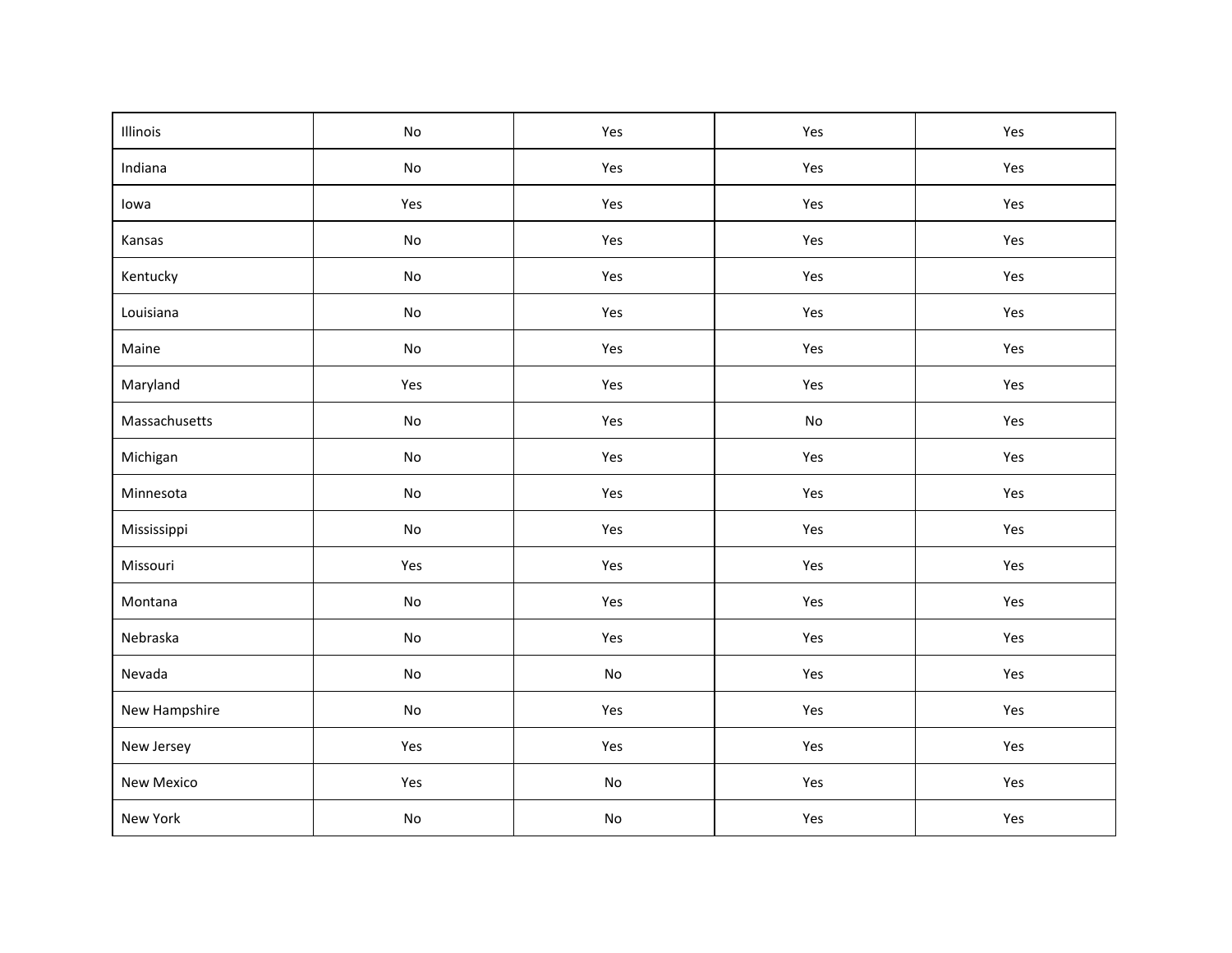| North Carolina | Yes           | Yes           | Yes           | Yes |
|----------------|---------------|---------------|---------------|-----|
| North Dakota   | Yes           | $\mathsf{No}$ | Yes           | Yes |
| Ohio           | No            | Yes           | Yes           | Yes |
| Oklahoma       | Yes           | Yes           | Yes           | Yes |
| Oregon         | Yes           | Yes           | Yes           | Yes |
| Pennsylvania   | Yes           | $\mathsf{No}$ | Yes           | Yes |
| Rhode Island   | Yes           | $\mathsf{No}$ | Yes           | Yes |
| South Carolina | $\mathsf{No}$ | Yes           | Yes           | Yes |
| South Dakota   | $\mathsf{No}$ | $\mathsf{No}$ | Yes           | Yes |
| Tennessee      | Yes           | Yes           | Yes           | Yes |
| Texas          | $\mathsf{No}$ | Yes           | Yes           | Yes |
| Utah           | Yes           | Yes           | Yes           | Yes |
| Vermont        | $\mathsf{No}$ | $\mathsf{No}$ | Yes           | Yes |
| Virginia       | Yes           | Yes           | Yes           | Yes |
| Washington     | Yes           | $\mathsf{No}$ | Yes           | Yes |
| West Virginia  | $\mathsf{No}$ | $\mathsf{No}$ | Yes           | Yes |
| Wisconsin      | Yes           | $\mathsf{No}$ | Yes           | Yes |
| Wyoming        | $\mathsf{No}$ | $\mathsf{No}$ | $\mathsf{No}$ | Yes |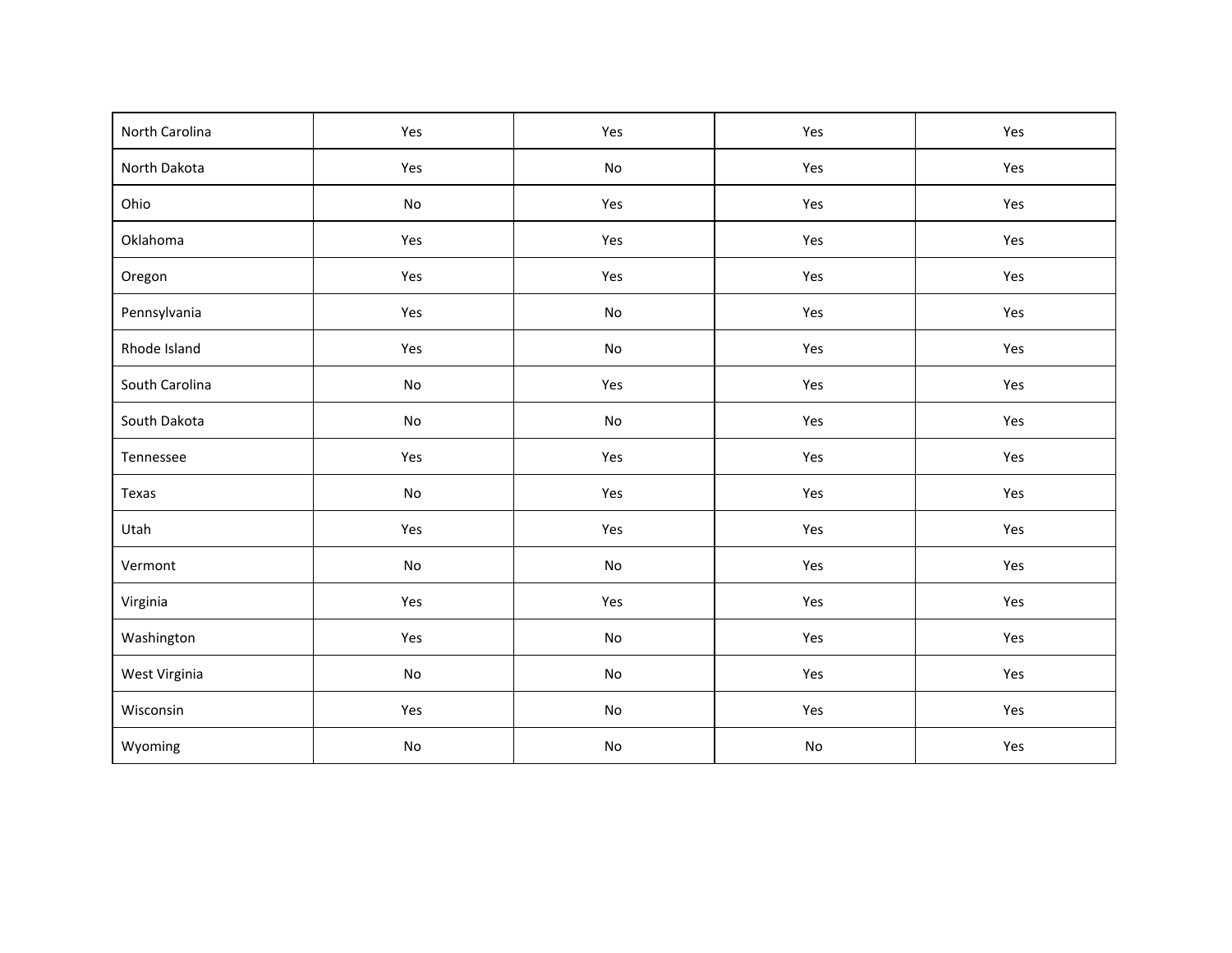## **Federal Level Scans Included**

America's Most Wanted Fugitives

- ATF Bureau of Alcohol, Tobacco, Firearms and Explosives Most Wanted
- DEA US DEA Most Wanted
- DEA US DEA Most Wanted Caribbean Division
- DEA US DEA, Office of Diversion Control Administrative Actions Against Physician Registrants
- DFAT Australian Government Department of Foreign Affairs and Trade
- DOJ List of Currently and Previously Disciplined Practitioners
- DPL U.S. Department of Commerce Denied Persons List
- EPLS -GSA General Services Administration (GSA)
- EU European Union Consolidated list of persons, groups and entities subject to EU financial sanctions
- FBI Additional Violent Crimes Wanted Fugitives
- FBI Crimes Against Children Fugitives
- FBI Criminal Enterprise Investigations Fugitives
- FBI Cyber Crimes Fugitives
- FBI Domestic Terrorism Fugitives
- FBI Federal Bureau of Investigation Crime Alerts
- FBI Fugitives Wanted for Violent Crimes
- FBI Most Wanted Terrorists
- FBI Ten Most Wanted Fugitives
- FBI White Collar Crimes Fugitives
- FinCEN U.S. Department of the Treasury, Financial Crimes Enforcement Network, Money Services Business (MSB)
- FRB Federal Reserve Board Enforcement Actions
- Guam Sex Offender Registry
- Hawaii Exclusion & Reinstatement List
- HM Treasury Asset Freezing Unit Consolidated List of Financial Sanctions (formerly Bank of England)
- ICE U.S. Immigration and Customs Enforcement Most Wanted Criminal Aliens List
- ICE U.S. Immigration and Customs Enforcement Most Wanted Fugitives
- Illinois Healthcare and Human Services Office of Inspector General Provider Sanctions
- INTERPOL
- ITAR U.S. Department of State, Defense Trade Control Debarred Parties, International Traffic in Arms Regulations
- OFAC Office of Foreign Assets Control (Terrorist Financial Link Check)
- OIG U.S. Department of Health & Human Services, Office of the Inspector General Exclusions List
- OIG U.S. Department of Health & Human Services, Office of the Inspector General Most Wanted Fugitives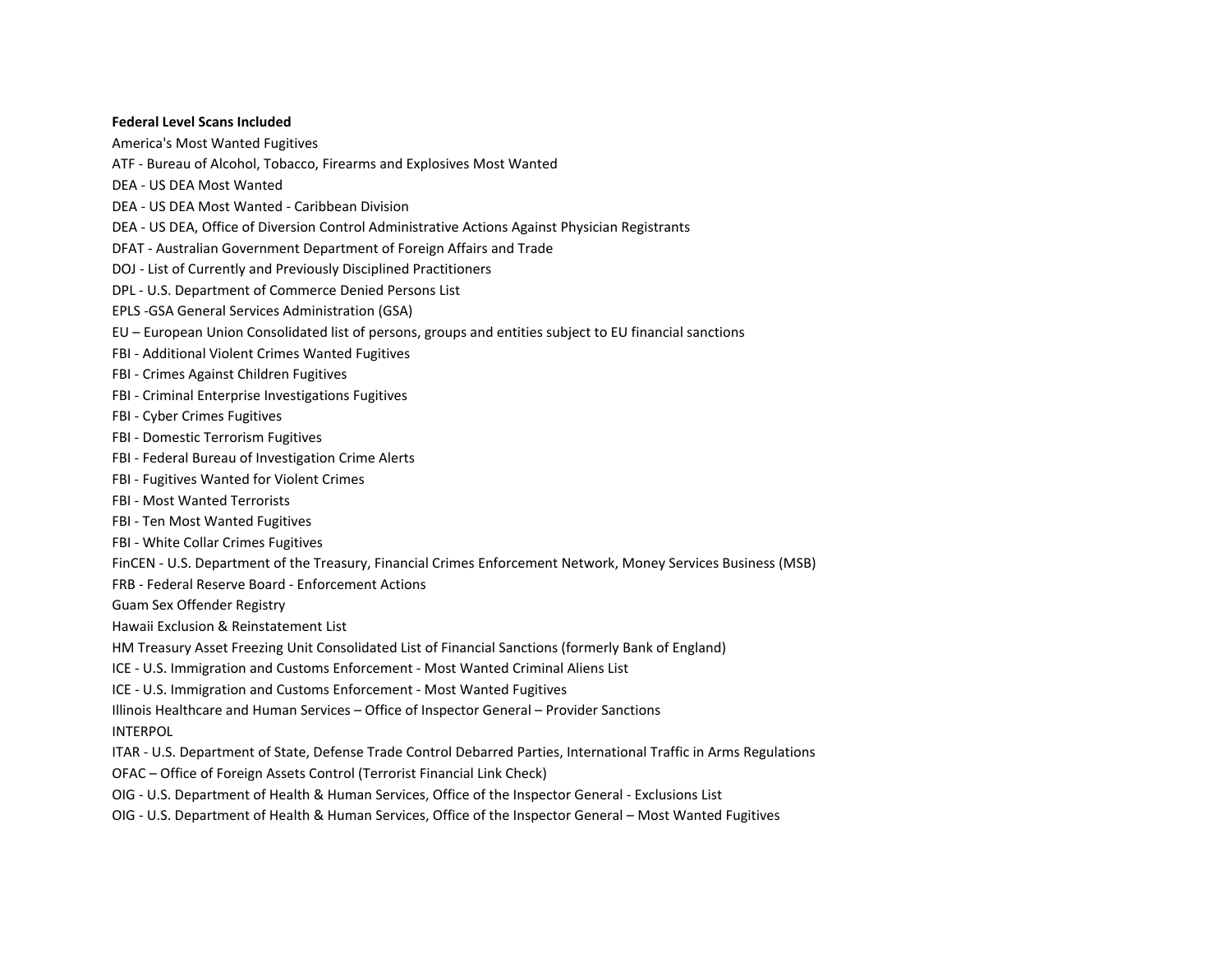OIG Health & Human Services- Waivers for Excluded Individuals and Entities

- OIG Health & Human Services- List of Excluded Individuals & Entities
- ORI U.S. Department of Health & Human Services, Office of Research Integrity Administrative Actions and Research Misconduct
- OSFI Canadian Department of Foreign Affairs and International Trade Sanctions List Office of the Superintendent of Financial Institutions Canada
- OTS U.S. Department of the Treasury, Office of Thrift Supervision Enforcement Actions
- Pennsylvania Precluded Providers (Medicheck)
- PEPs U.S. Central Intelligence Agency Politically Exposed Persons List
- PLC U.S. Department of the Treasury Palestinian Legislative Council List
- Puerto Rico Sex Offender Registry
- Reserve Bank of Australia Financial Sanctions—Associates of the Burmese Regime
- Reserve Bank of Australia Financial Sanctions—Associates of the Democratic People's Republic of Korea (North Korea)
- Reserve Bank of Australia Financial Sanctions—Certain Iranian Entities and Persons Not Already Sanctioned by the U.N. Security Council
- Reserve Bank of Australia Financial Sanctions—Ministers and Senior Officials of the Government of Zimbabwe
- Reserve Bank of Australia Financial Sanctions—Supporters of the Former Government of the Federal Republic of Yugoslavia
- SDN Specially Designated Nationals and Blocked Persons List
- The Excluded Parties List System (EPLS)
- TKB MIPT Memorial Institute for the Prevention of Terrorism Knowledge Base
- U.K. Disqualified Directors Register
- U.S. Air Force Office of Special Investigations Fugitives
- U.S. Bureau of Industry and Security Unverified List
- U.S. Department of Health and Human Services HRSA Bureau of Health Professions Health Education Assistance Loans (HEAL) Defaulted Borrowers
- U.S. Department of Housing and Urban Development Denial of Participation List
- U.S. Department of State Nonproliferation Sanctions Chemical and Biological Weapons Sanctions Laws
- U.S. Department of State Nonproliferation Sanctions Executive Order 12938, as amended
- U.S. Department of State Nonproliferation Sanctions Executive Order 13382
- U.S. Department of State Nonproliferation Sanctions Iran and Syria Nonproliferation Act (ISNA)
- U.S. Department of State Nonproliferation Sanctions Iran Nonproliferation Act of 2000
- U.S. Department of State Nonproliferation Sanctions Iran, North Korea and Syria Nonproliferation Act Sanctions (INKSNA)
- U.S. Department of State Nonproliferation Sanctions Iran-Iraq Arms Nonproliferation Act of 1992
- U.S. Department of State Nonproliferation Sanctions Missile Sanctions Laws
- U.S. Department of State Nonproliferation Sanctions Sanctions for the Transfer of Lethal Military Equipment
- U.S. Marshals Service 15 Most Wanted Fugitives
- U.S. Marshals Service Major Fugitive Cases
- U.S. Postal Inspection Service Most Wanted Fugitives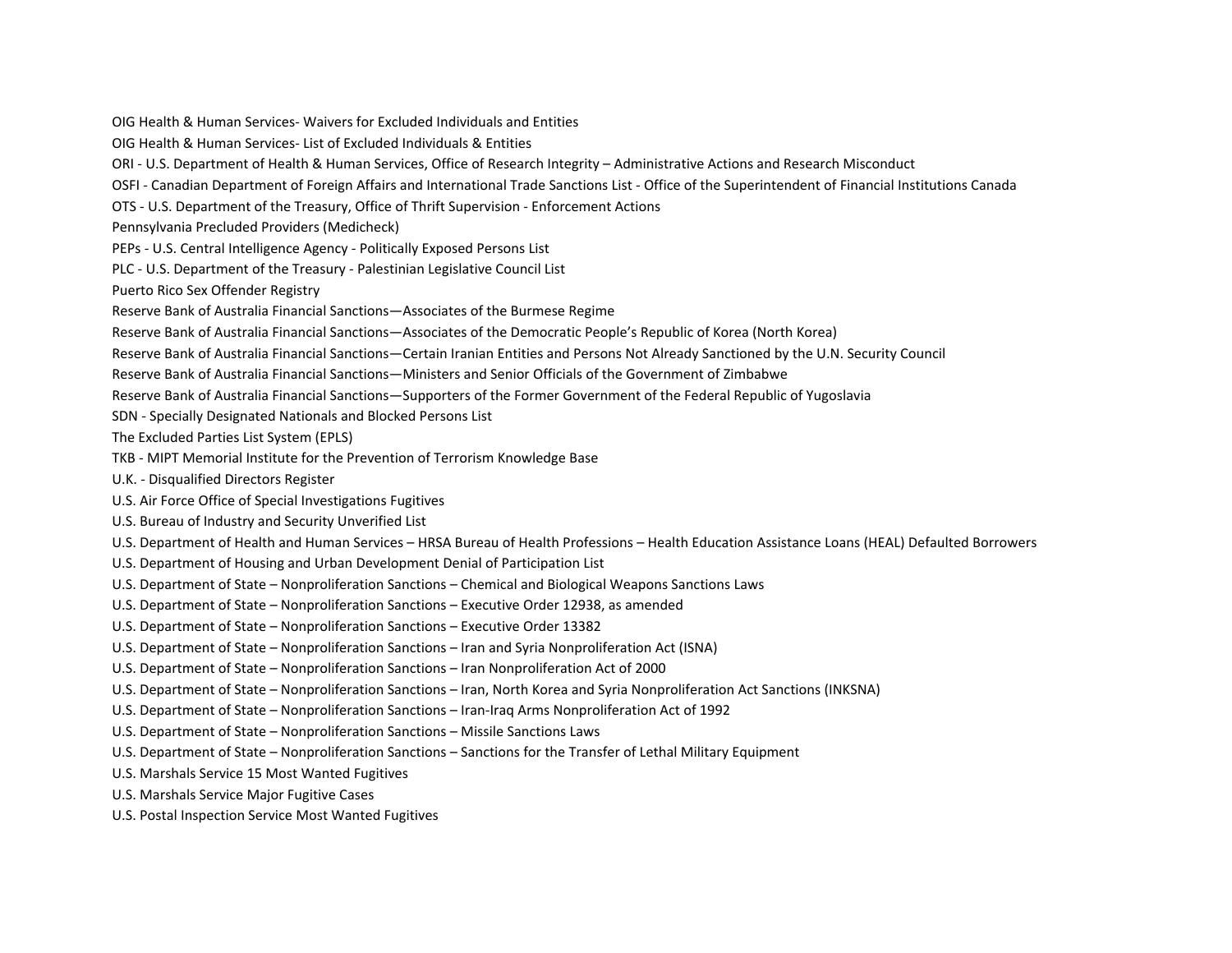United Nations Consolidated Sanctions List United States Secret Service - Most Wanted Fugitives US Department of Housing and Urban Development Denial of Participation List World Bank - Listing of Ineligible Firms & Individuals (Debarment List)

## **Alaska**

(AOC) Administrative Office of the Courts Anchorage County Warrants Boulder County Warrants Sex Offenders

#### **Alabama**

(DOC) Department of Corrections Baldwin County Booking\* Baldwin County Mugshots\* Calhoun County Booking\* Calhoun County Warrants\* City of Calera Police Department Warrants\* Etowah County Warrants\* Houston County Booking\* Jefferson County Booking\* Jefferson County Mugshots\* Mobile County Booking\* Montgomery County Booking\* Sex Offenders Shelby County Booking\* Shelby County Mugshots\* Shelby County Warrants\* Tuscaloosa County Booking\* Tuscaloosa County Mugshots\*

## **Arkansas**

(AOC) Administrative Office of the Courts\*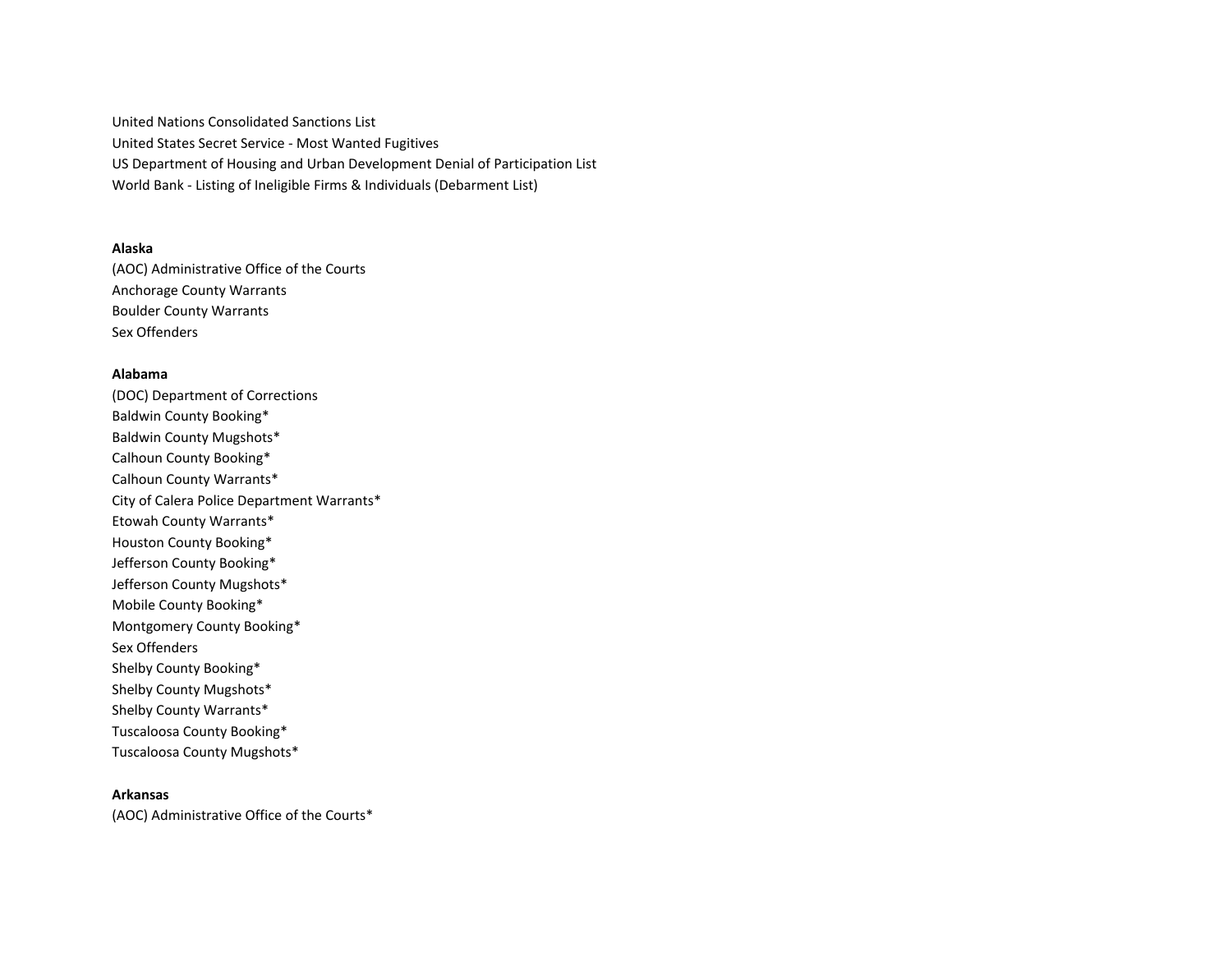(DOC) Department of Correction (DOCP) Department of Correction Photos\* Baxter County Warrants Benton County Booking\* Benton County Warrants City of Kensett Warrants Cleburne County Warrants Conway County Warrants\* Faulkner County Circuit Court Faulkner County Warrants\* Garland County Circuit Court\* Hot Springs County Circuit Court\* Independence County Warrants Pulaski County Circuit Court\* Searcy County Circuit Court\* Sex Offenders Union County Booking\* Union County Warrants\* Van Buren County Circuit Court\* Washington County Booking\* Washington County Warrants Yell County Warrants

### **Arizona**

(AOC) Administrative Office of the Courts (DOC) Department of Corrections (DOCP) Department of Corrections Photos\* City of Apache Junction Warrants City of Mesa Warrants\* City of Mesa—Wanted Photos\* City of Phoenix Warrants City of South Tucson Warrants Cochise County Warrants\* Gila County Warrants\*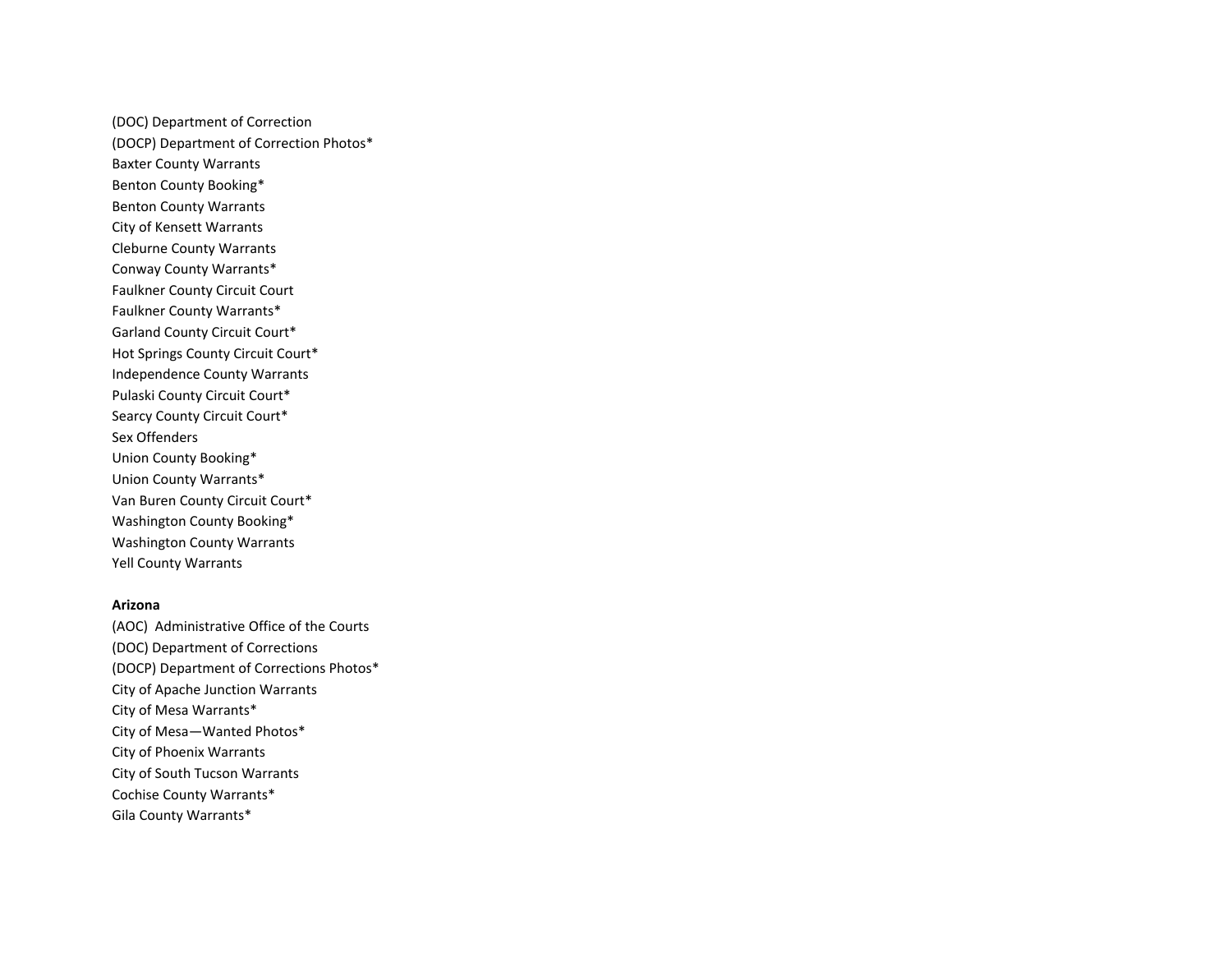Maricopa County Booking Maricopa County Mugshots\* Maricopa County Warrants Maricopa County—Gilbert Municipal Court Maricopa County—Superior Court Maricopa Justice Court\* Mohave County Warrants\* Pima County Booking\* Pima County Crime Stoppers Warrants\* Pima County Warrants Pima County—Consolidated Justice Court Pima County—Superior Court Pinal County Warrants Sex Offenders Superior Warrants Yavapai County Warrants\*

## **California**

(CDCR) Department of Corrections and Rehabilitation Butte County—Superior Court\* City of Anaheim Warrants\* City of Fremont Warrants\* City of Lompoc Warrants\* City of Manteca Warrants\* City of Redding Warrants City of Redwood Warrants City of San Gabriel Warrants City of Santa Monica Warrants City of Visalia Warrants Contra Costa County—Superior Court\* Fresno County Booking Fresno County—Superior Court\* Glenn County—Superior Court\* Kern County Booking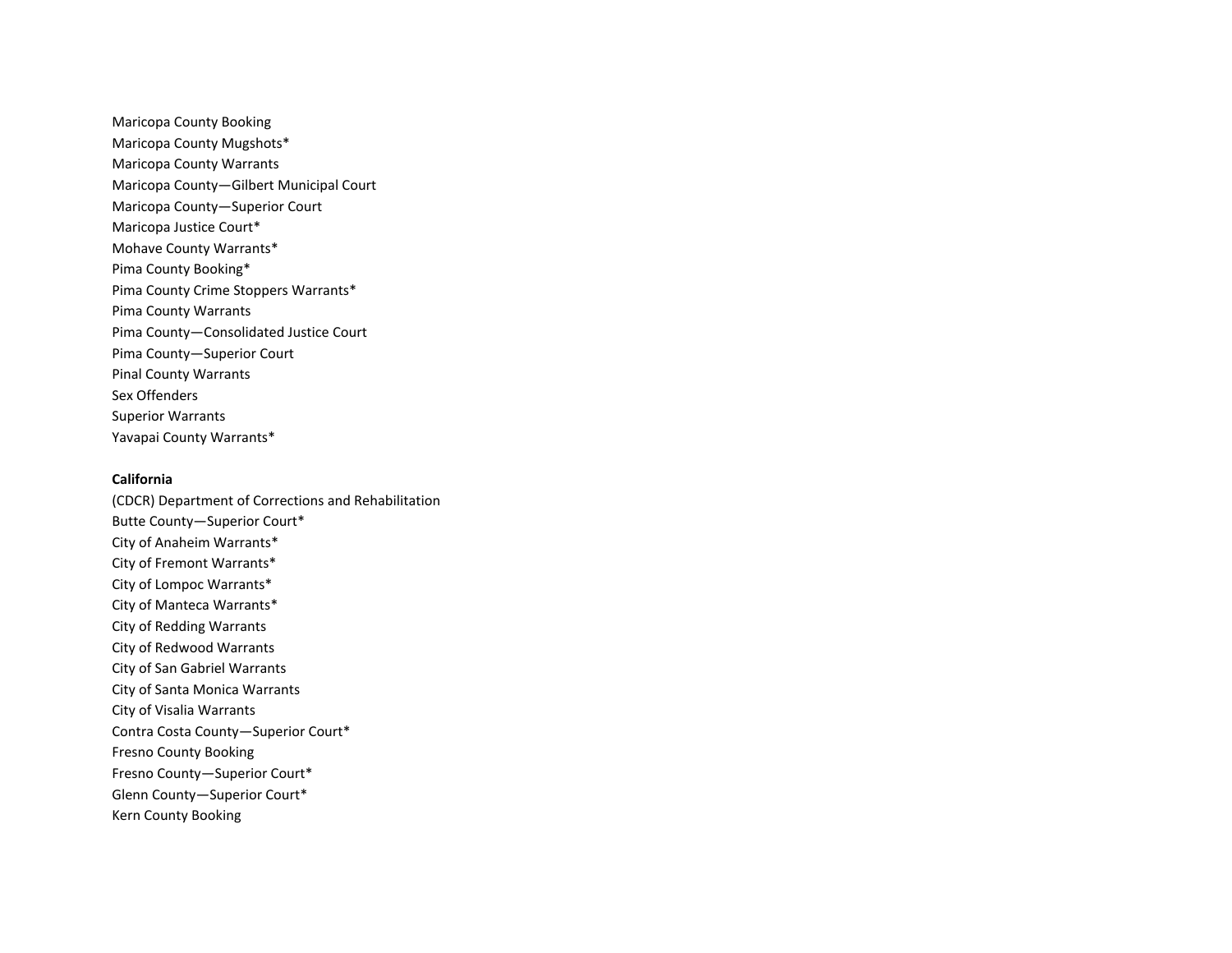Kings County Booking Los Angeles County Booking Los Angeles County—Superior Court Los Angeles Division, U.S. Drug Enforcement Administration Fugitives and Wanted Individuals Marin County Booking\* Marin County—Superior Court\* Mendocino County Warrants\* Merced County Warrants\* Nevada County—Superior Court\* Orange County Booking Orange County Individuals wanted Orange County Warrants Orange County—Superior Court Placer County Booking\* Placer County Warrants Red Bluff County Warrants\* Riverside County Booking\* Riverside County Warrants Riverside County—Superior Court Sacramento County Booking Sacramento County Warrants Sacramento County—Superior Court\* San Bernardino County Booking San Diego County Booking San Diego County Warrants San Diego County—Superior Court\* San Diego Police Department Warrants San Francisco Warrants San Luis Obispo County—Superior Court\* San Mateo County—Superior Court\* Santa Barbara Courts\* Santa Clara County—Municipal Court Santa Clara County—Superior Court Santa Cruz County Warrants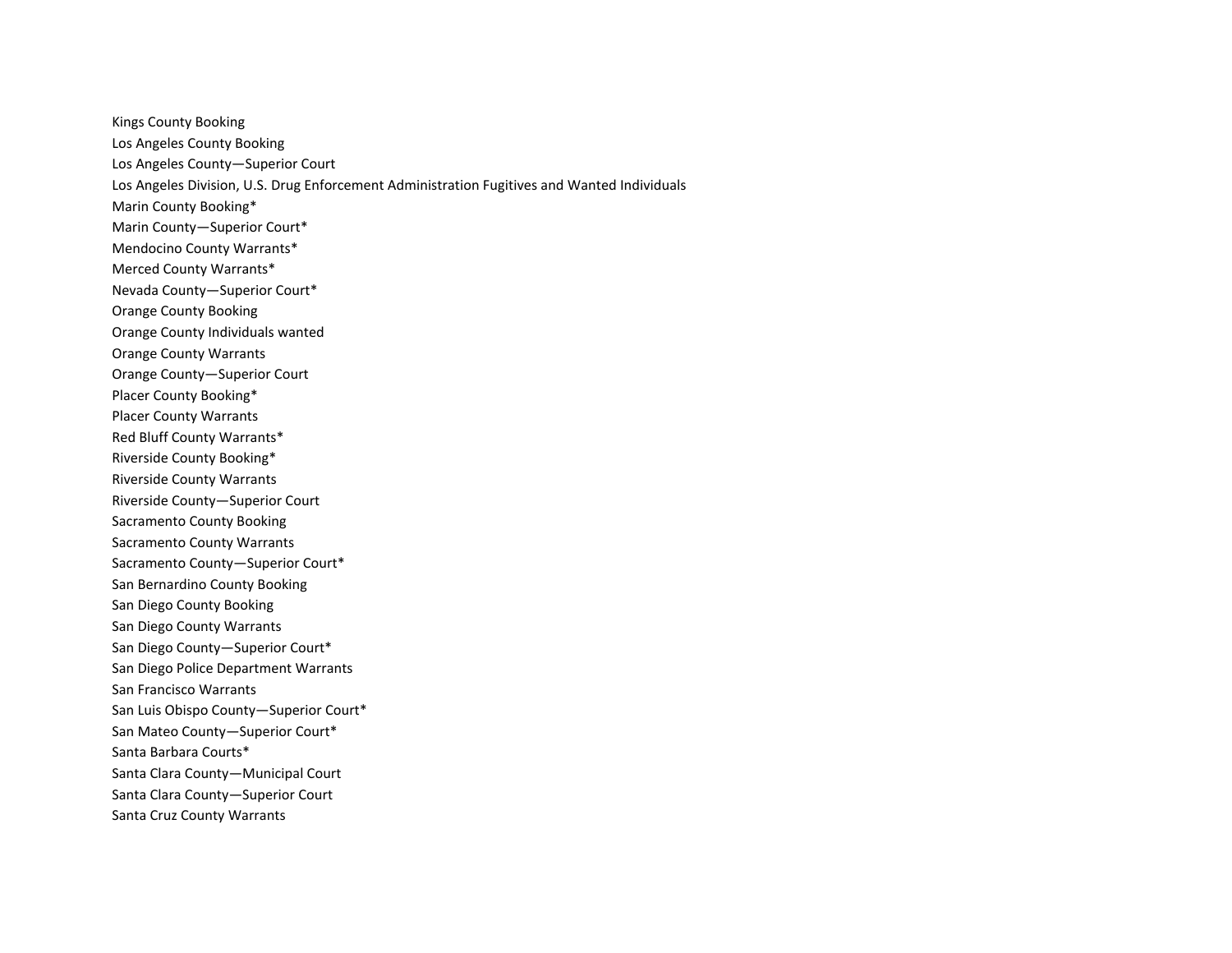Santa Cruz County—Superior Court Sex Offenders Siskiyou County—Superior Court\* Sonoma County—Superior Court\* Stanislaus County—Superior Court\* Tehama County Booking Tehama County Mugshots\* Tehama County—Superior Court\* Ventura County—Superior Court\* Ventura Warrants Yolo County Warrants\*

# **Colorado**

(DOC) Department of Corrections Adams County Warrants Boulder Warrants City of Longmont Warrants Colorado Department of Corrections Warrants Fugitives Denver County Court Denver Warrants Eagle County Warrants Larimer County Warrants\* Mesa County Booking Pitkin County Booking Pueblo County Booking Sex Offenders Weld County Booking Weld County Warrants

## **Connecticut**

(AOC) Administrative Office of the Courts (DOC) Department of Correction City of Shelton Felony Warrants Madison County Booking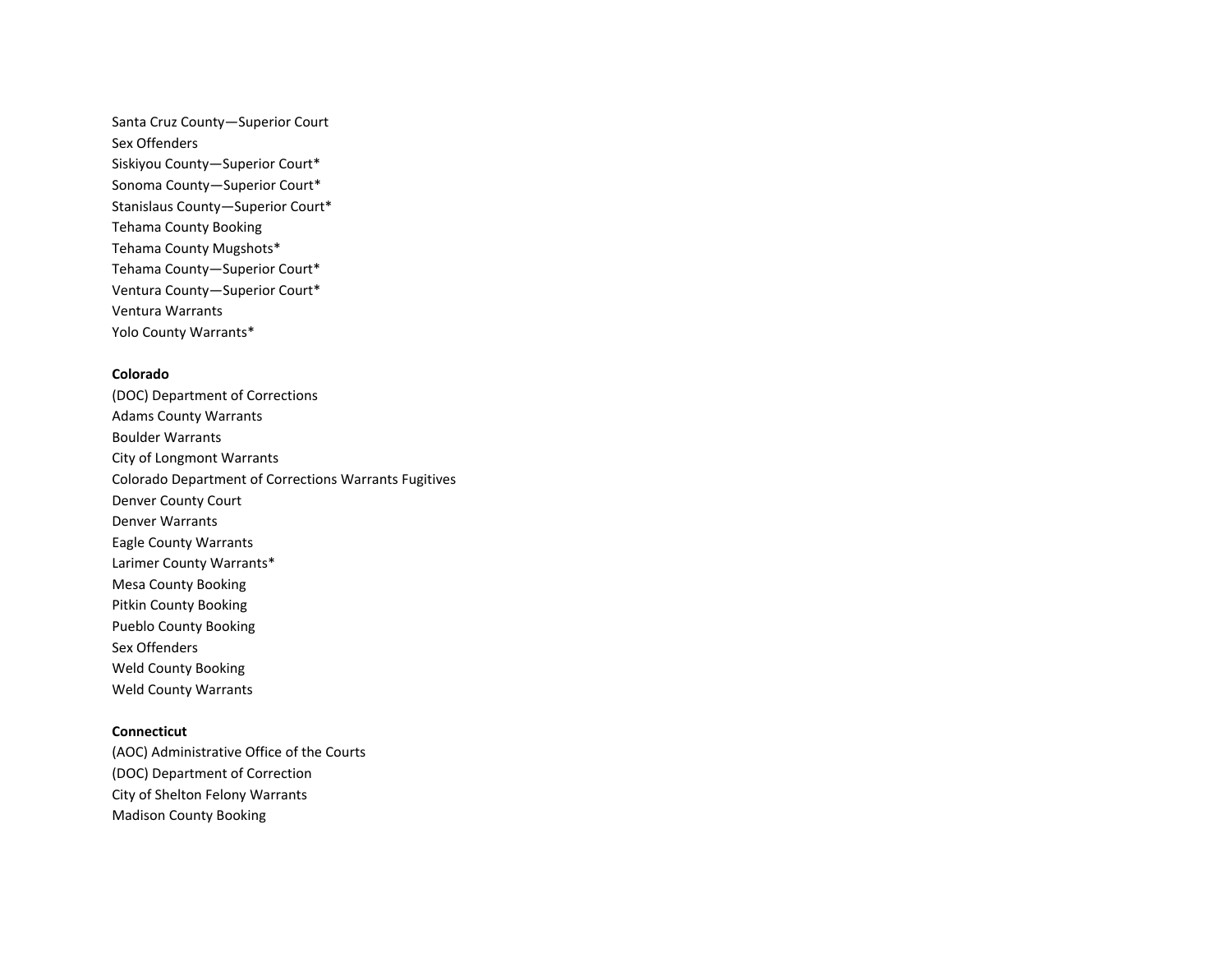New Haven County Warrants\* Sex Offenders

## **District of Columbia**

(DOC) Department of Corrections - District of Columbia Sex Offenders

### **Delaware**

Delaware State Police - Warrants\* Dewey Beach Warrants Dover - Warrants New Castle County - Warrants Rehoboth Beach - Warrants Sex Offenders

#### **Florida**

Alachua County Court Alachua County Warrants Baker Circuit and County Court Baker County Warrants Bay Clerk of Courts Brevard County Booking Brevard County Clerk of Courts Brevard County Warrants Broward County – 17th Judicial Circuit Court Broward County – County Court Criminal Division Broward County Booking Broward County Clerk of Courts Broward County Mugshots\* Charlotte Clerk of Courts Charlotte County Booking Charlotte County Mugshots\* Charlotte County Warrants Citrus County Booking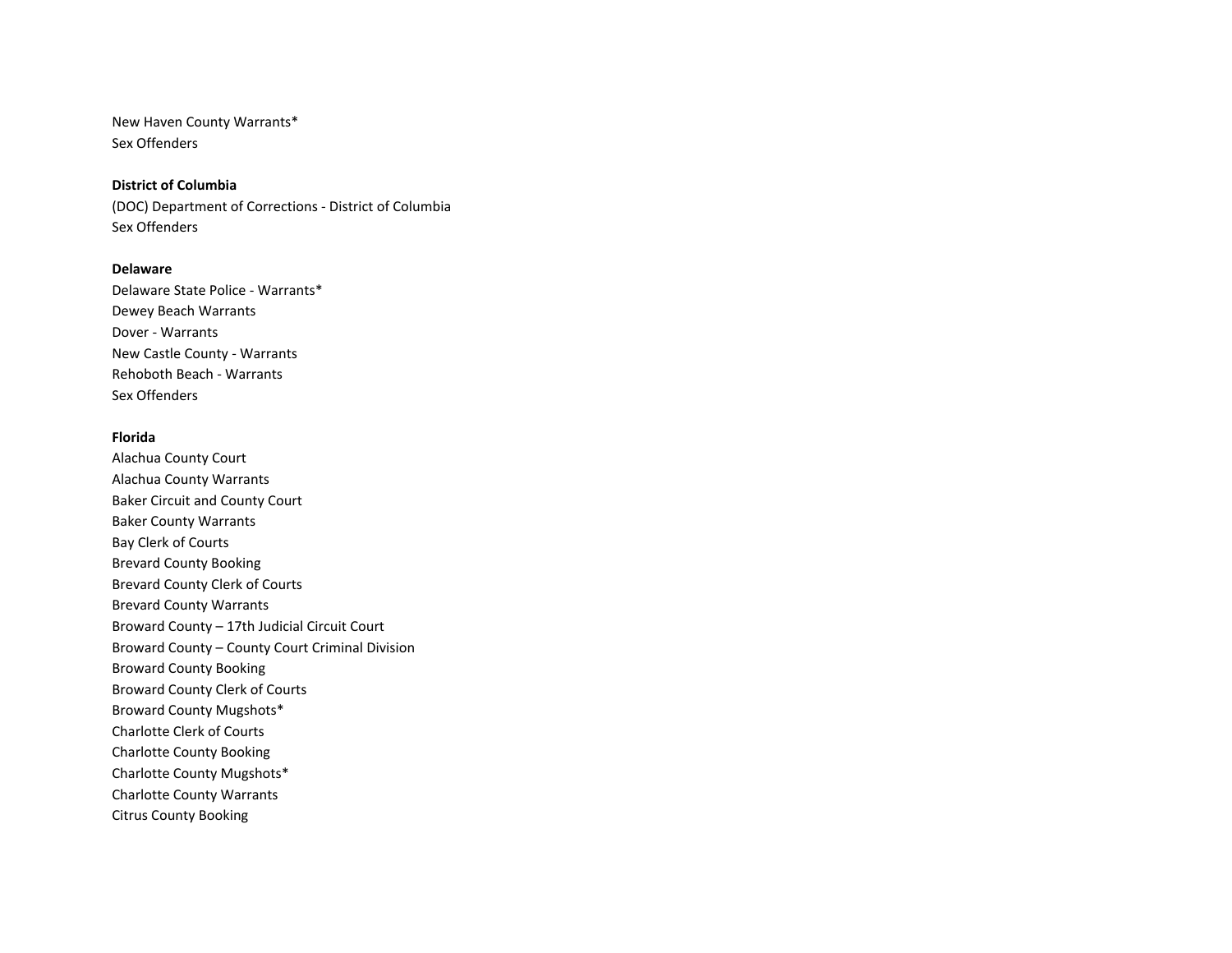Citrus County Circuit Court\* Citrus County Mugshots\* Citrus County Warrants City of Jacksonville Warrants City of Riviera Beach Warrants City of Saint Augustine Warrants City of Tampa Warrants Clay County Warrants\* Collier County Warrants Columbia County Circuit and County Courts\* Dade County Clerk of Courts Department of Corrections Department of Corrections Mugshots\* DeSoto County – 12th Judicial Circuit Court DeSoto County – County Court Criminal Division Desoto County Booking Desoto County Mugshots\* Desoto County Warrants Dixie County Circuit and County Courts Duval County Circuit Court Duval County Clerk of Courts Emerald Coast Warrants Escambia County Booking\* Escambia County Mugshots\* Flagler Circuit Court\* Florida Department of Law Enforcement (FDLE) Historical\* Florida Department of Law Enforcement (FDLE) Wanted Individuals – Photos\* Florida Department of Law Enforcement (FDLE) Warrants Florida Highway Patrol Warrants Fort Lauderdale County Warrants Franklin County Circuit and County Courts\* Hardee County Booking Hardee County Mugshots\* Hardee County Warrants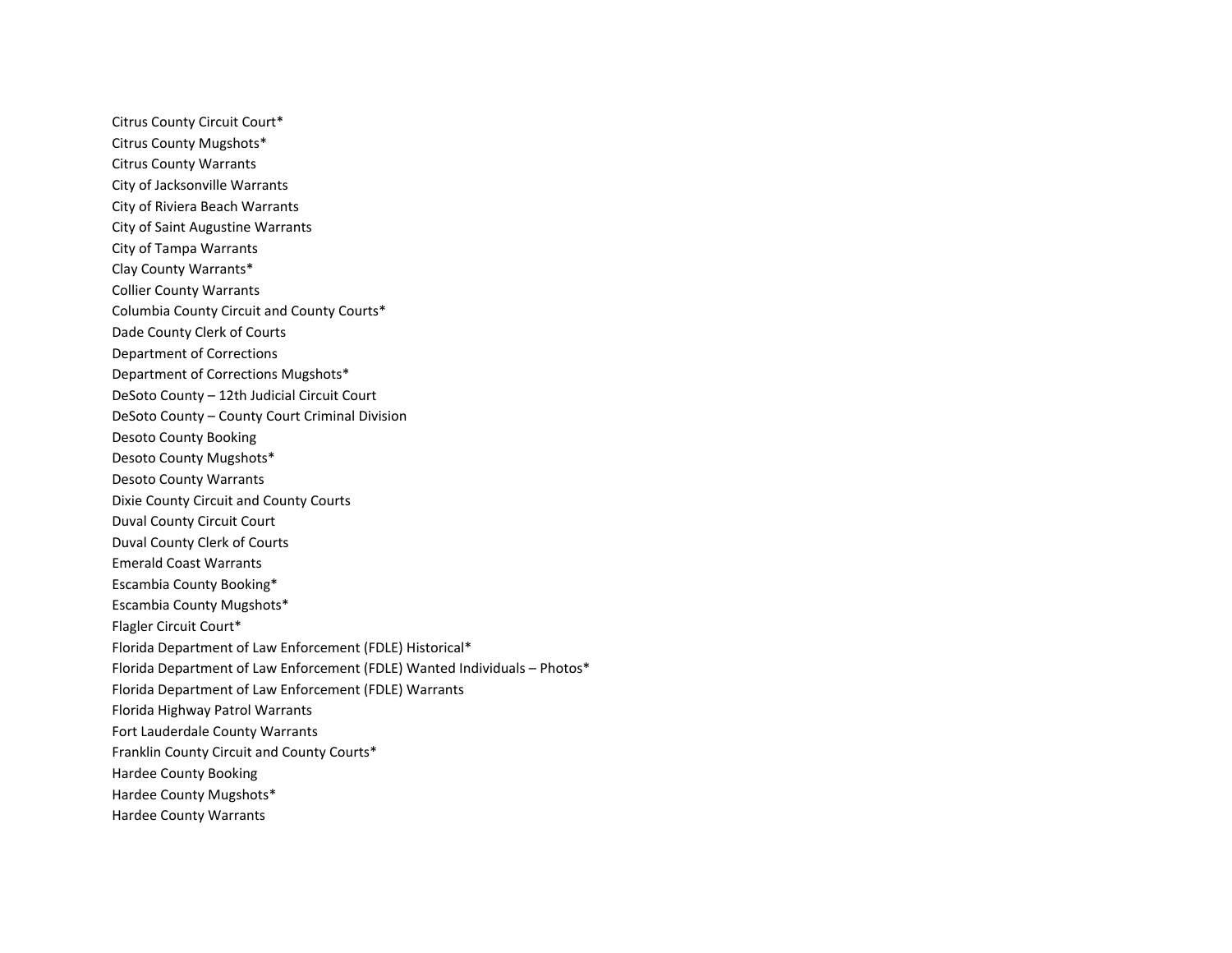Hernando County Booking Hernando County Courts\* Hernando County Mugshots\* Highland County Courts Hillsborough County Booking Hillsborough County Courts Hillsborough County Mugshots\* Indian River County Booking Indian River County Courts Indian River County Mugshots\* Lake County Booking Lake County Circuit and County Courts\* Lake County Mugshots\* Lee County Booking Lee County Clerk of Courts\* Lee County Warrants Leon County Courts Manatee Circuit and County Court Marion County Booking Marion County Courts Martin Circuit and County Courts Miami Dade Circuit and County Courts Monroe County Booking Monroe County Circuit Court Monroe County Mugshots\* Monroe County Warrants Nassau County Circuit Court Nassau County Warrants Okaloosa County Circuit Court Orange County – 9th Judicial Circuit Court Orange County – County Court Criminal Division Orange County Booking Orange County Courts\* Orange County Traffic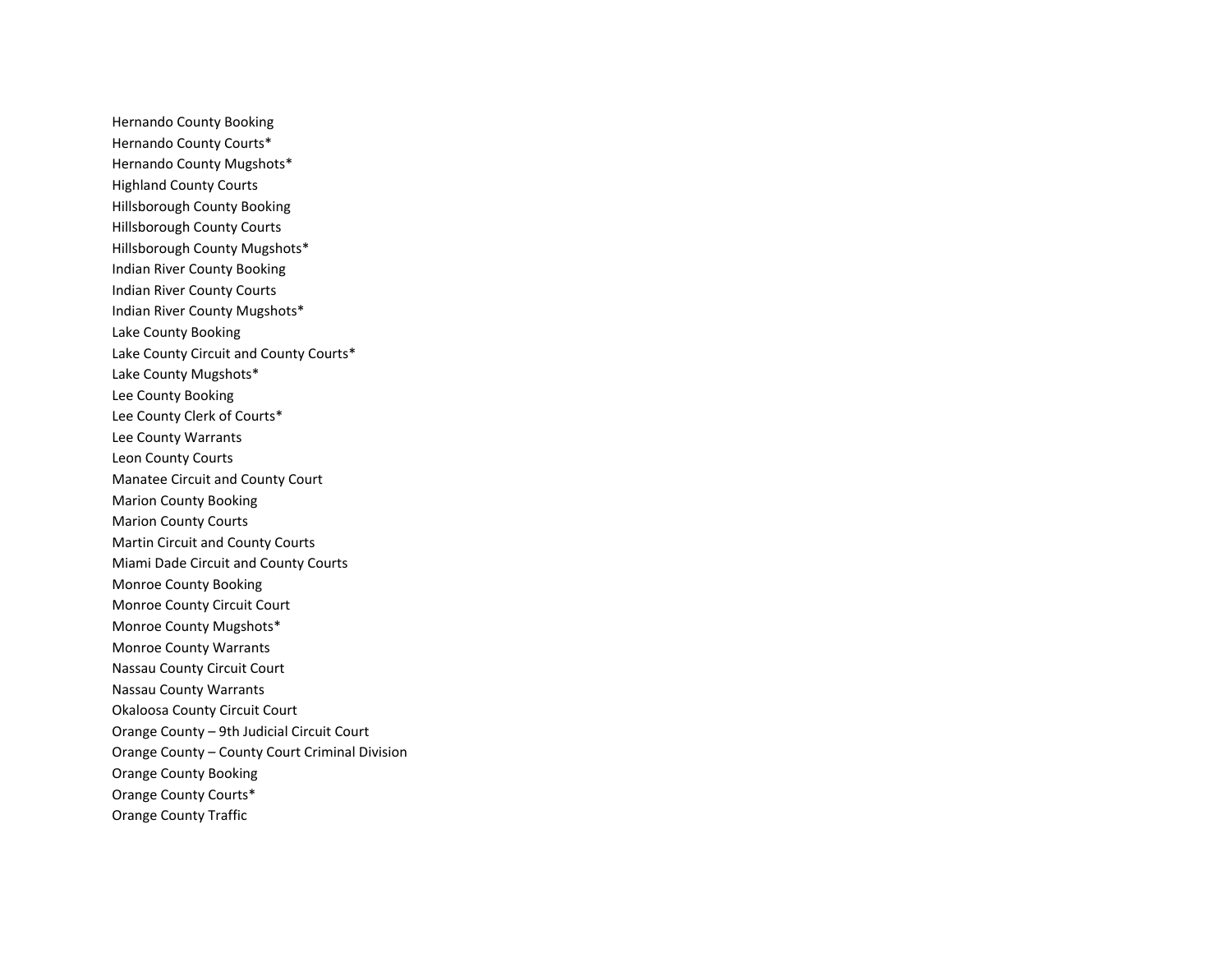Osceola County – 9th Judicial Circuit Court Osceola County – County Court Criminal Division Osceola County Booking Osceola County Courts Palm Beach County Booking Palm Beach County Courts Palm Beach County Warrants Pasco Circuit and County Courts\* Pinellas County Courts Pinellas County Warrants Polk County – 10th Judicial Circuit Court\* Polk County – County Court Criminal Division\* Polk County Booking Polk County Mugshots\* Polk County Warrants Putnam Circuit and County Courts Putnam County Booking Putnam County Traffic Courts Santa Rosa County Warrants Sarasota County Circuit Court Seminole County Booking Seminole County Circuit Court Seminole County Mugshots\* Sex Offenders St. Johns County Circuit Court St. Lucie County Circuit Court Suwannee County Booking\* Suwannee County Mugshots\* Volusia Circuit and County Courts Volusia County Booking

# **Georgia**

(DOC) Department of Corrections Augusta County—State Court\*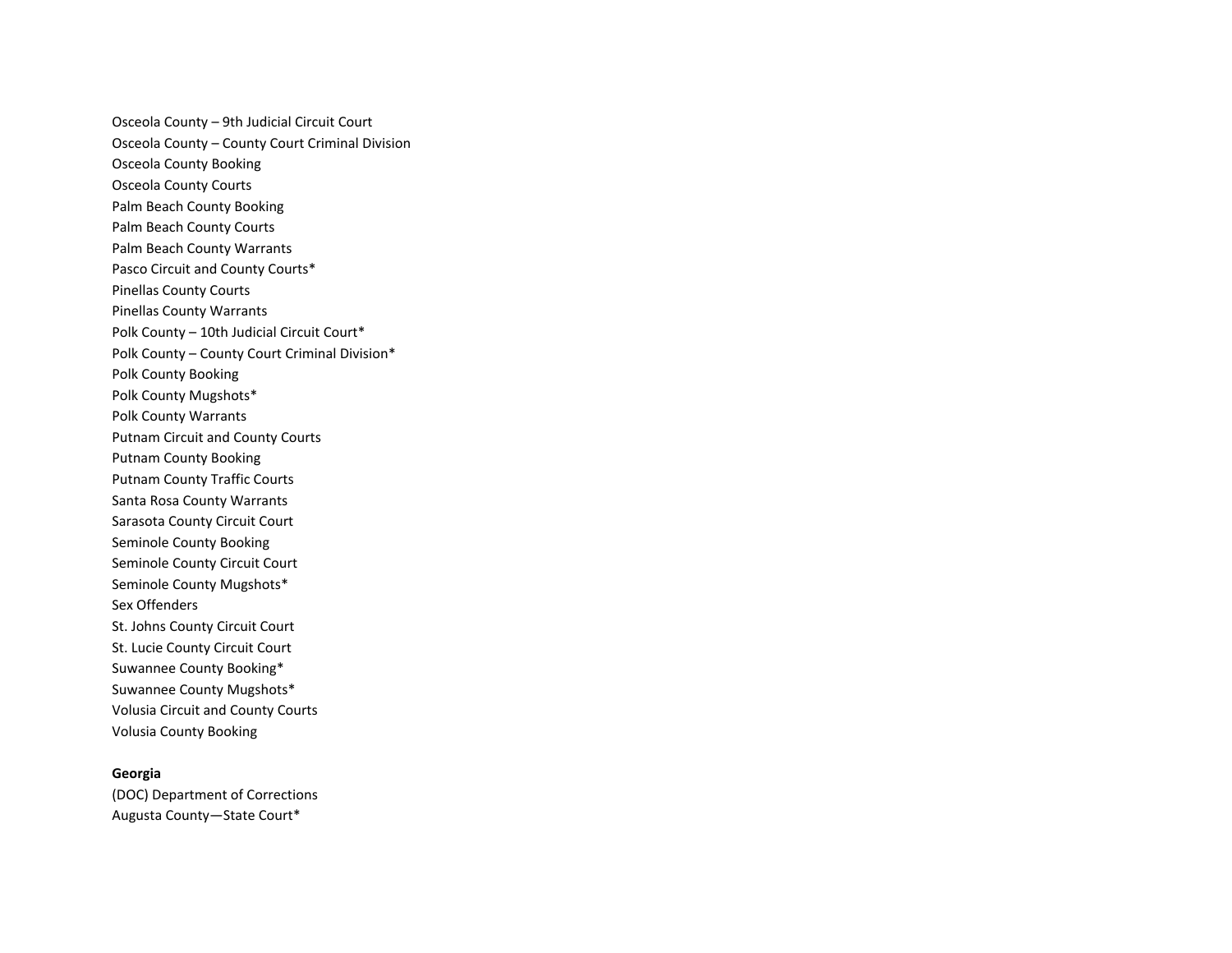Augusta County—Superior Court\* Bibb County - State Court\* Bibb County Booking Chatham County Booking Chatham County Mugshots\* Cherokee County Warrants\* City of Atlanta Police Department Warrants City of East Point Police Department Warrants Clark County Booking Cobb County—Superior Court\* Dawson County Booking Dawson County Mugshots\* DeKalb County Booking DeKalb County Judicial System Fulton County Booking\* Georgia Bureau of Investigation Georgia Bureau of Investigation—Warrants Georgia State Board of Pardons and Paroles Georgia State Board of Pardons and Paroles—Photos Gwinnett County Booking\* Gwinnett County Magistrate Court Gwinnett County Mugshots\* Gwinnett County—Superior Court Muscogee County Warrants Sex Offenders

## **Hawaii**

(AOC) Hawaii State Judiciary\* (DOC) Department of Corrections\* Hawaii County Warrants\* Honolulu County Warrants Sex Offenders

#### **Iowa**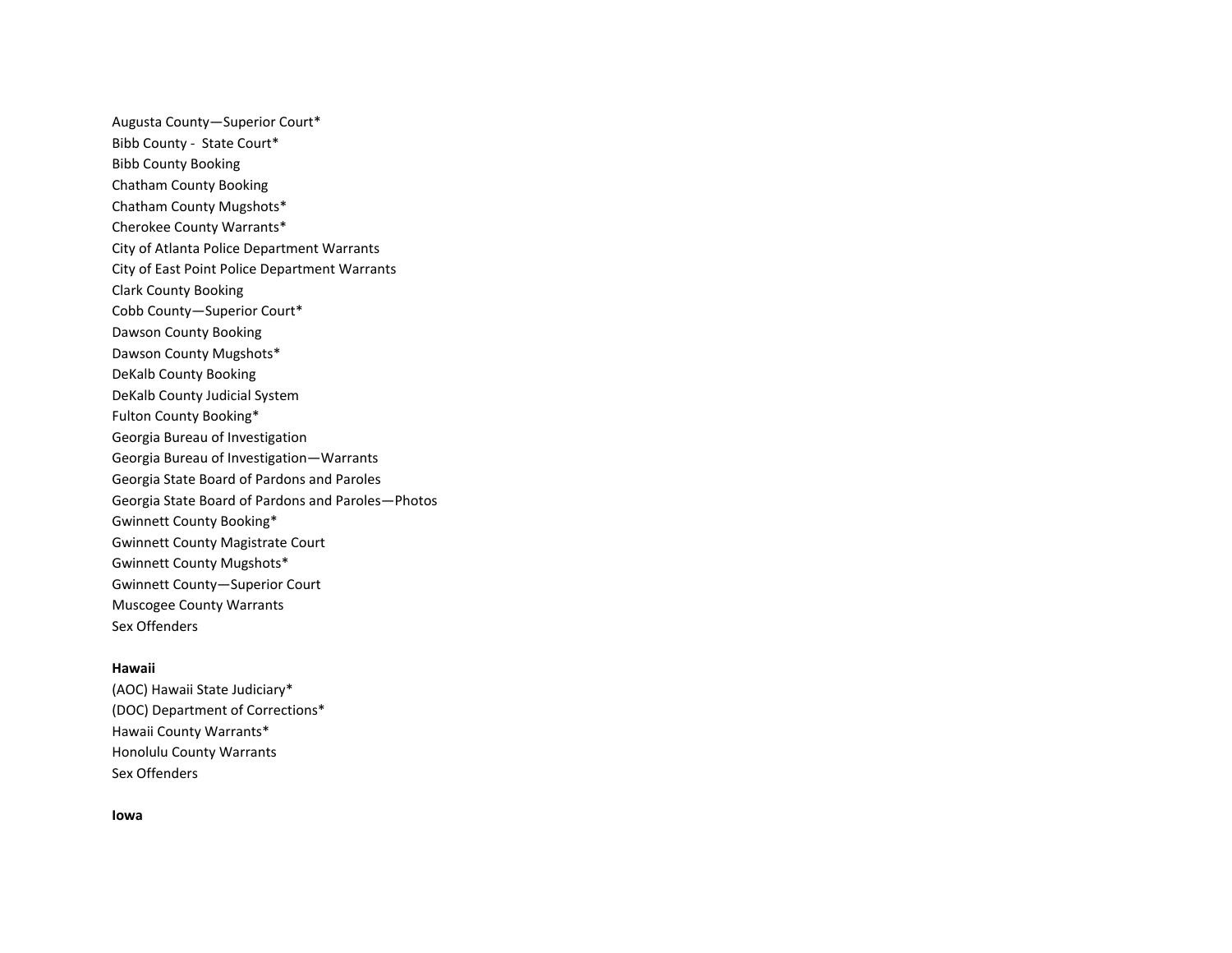(AOC) Iowa Court Information System (DOC) Department of Corrections Black Hawk County Warrants Bluffs County Warrants Cerro Gordo County Warrants City of Cedar Rapids Warrants City of Council Bluffs Warrants City of Storm Lake Warrants Clinton County Warrants Dallas County Booking Dallas County Warrants Fayette County Warrants Iowa Department of Corrections - Probation Department Scott County Warrants Sex Offenders

### **Idaho**

Ada County Booking\* Ada County Mugshots\* Ada County Warrants Bannock County Warrants Canyon County Booking\* Canyon County Mugshots\* City of Blackfoot Warrants\* Department of Corrections Kootenai County Booking\* Sex Offenders

## **Illinois**

Adams County Circuit Court\* Bond County Circuit Court\* Boone County Circuit Court\* Buena Vista Township Booking\* Carroll County Circuit Court\*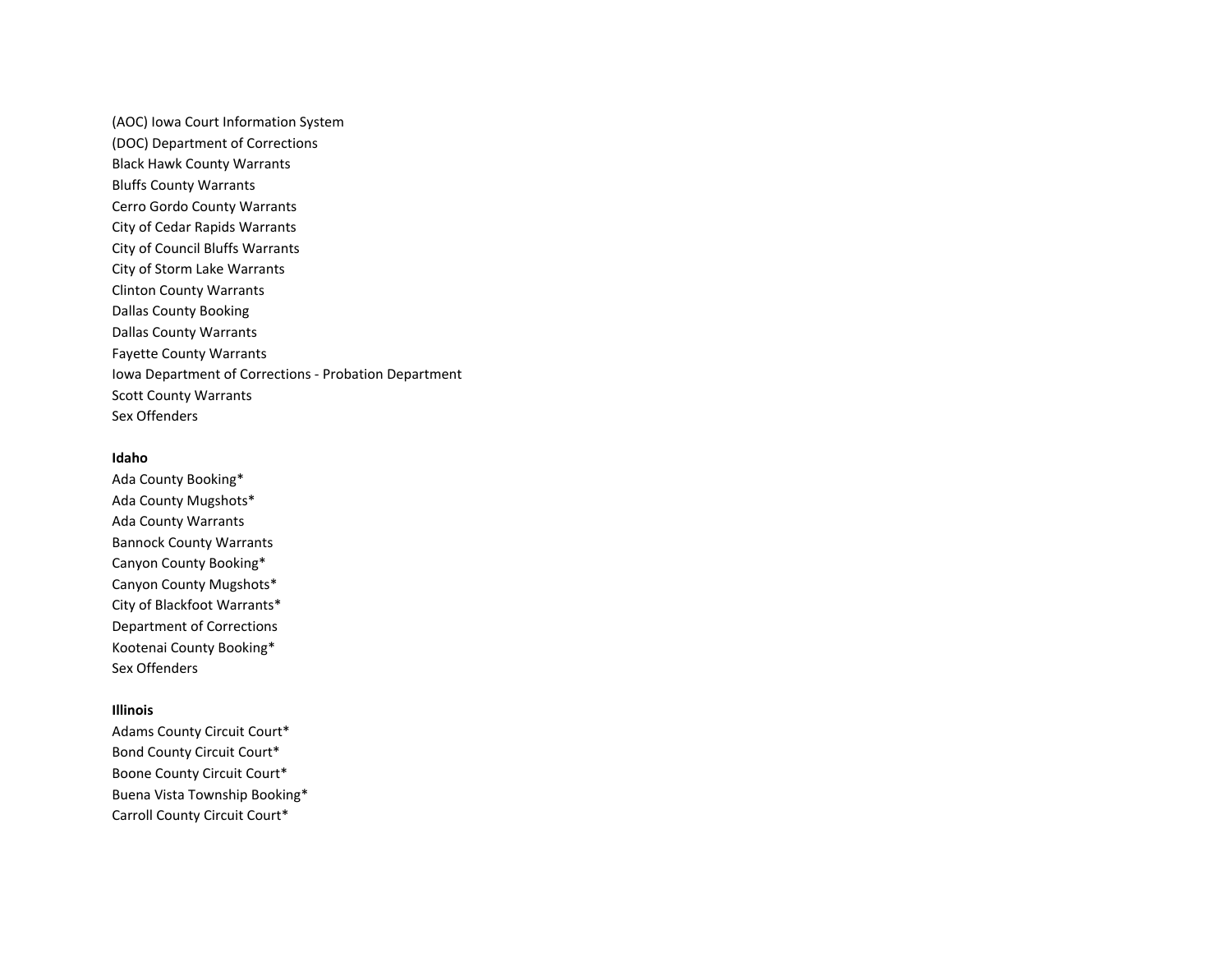City of Chicago Police Department Warrants Clay County Circuit Court\* Clinton County Circuit Court\* Coles County Circuit Court\* Cook County Booking Cook County Clerk of Court Crawford County Circuit Court\* Crawford County Warrants\* Department of Corrections Department of Corrections Mugshots\* Dewitt County Circuit Court\* DuPage County Circuit Court\* DuPage County Warrants Edwards County Circuit Court\* Effingham County Circuit Court\* Fayette County Circuit Court\* Ford County Circuit Court\* Franklin County Circuit Court\* Hamilton County Circuit Court\* Henry County Circuit Court\* Henry County Warrants\* Illinois Child Murderer and Violent Offender Against Youth Registry Iroquois County Circuit Court\* Jackson County Circuit Court\* Jefferson County Circuit Court\* Jo Davies County Circuit Court\* Lake County Warrants\* Lawrence County Circuit Court\* Lee County Circuit Court\* Logan County Circuit Court\* Macoupin County Circuit Court\* Marion County Circuit Court\* McLean County Circuit Court\* Mercer County Circuit Court\*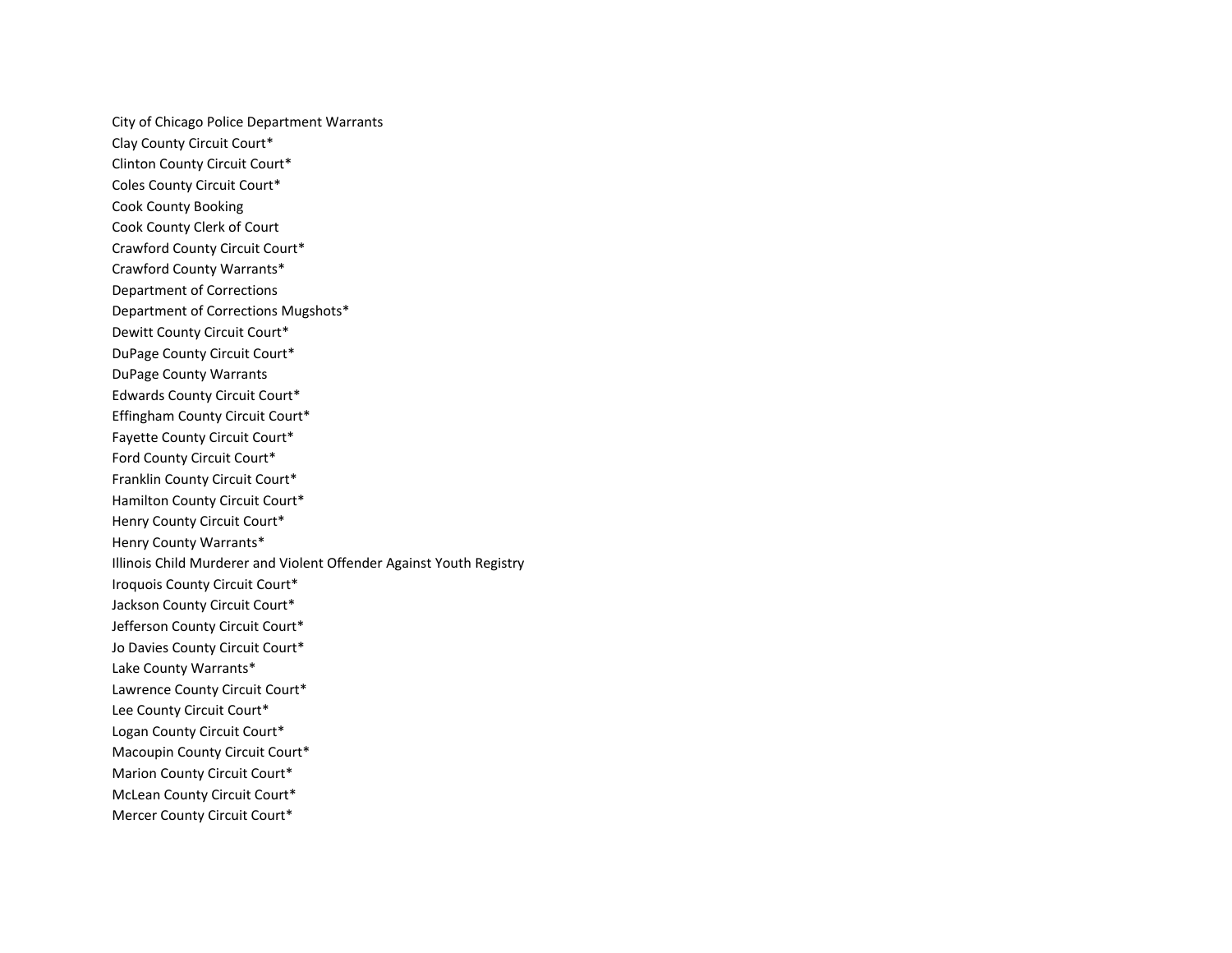Montgomery County Circuit Court\* Ogle County Circuit Court\* Peoria County Peoria County Booking\* Peoria County Circuit Court\* Peoria County Warrants Pike County Circuit Court\* Richland County Circuit Court\* Rock Island County Circuit Court\* Sex Offenders Shelby County Circuit Court\* Stephenson County Circuit Court\* Union County Circuit Court\* Vermilion County Circuit Court\* Wabash County Circuit Court\* Washington County Circuit Court\* Wayne County Circuit Court\* White County Circuit Court\* White County Warrants Whiteside County Circuit Court\* Will County Booking\* Will County Warrants Williamson County Circuit Court\* Woodford County Circuit Court\*

## **Indiana**

(DOC) Department of Corrections (DOCW) Department of Corrections Warrants Allen County Mugshots\* Allen County Warrants Bartholomew County Warrants\* City of Crown Point Police Department – Wanted Photos\* City of Crown Point Police Department Warrants DeKalb County Circuit Court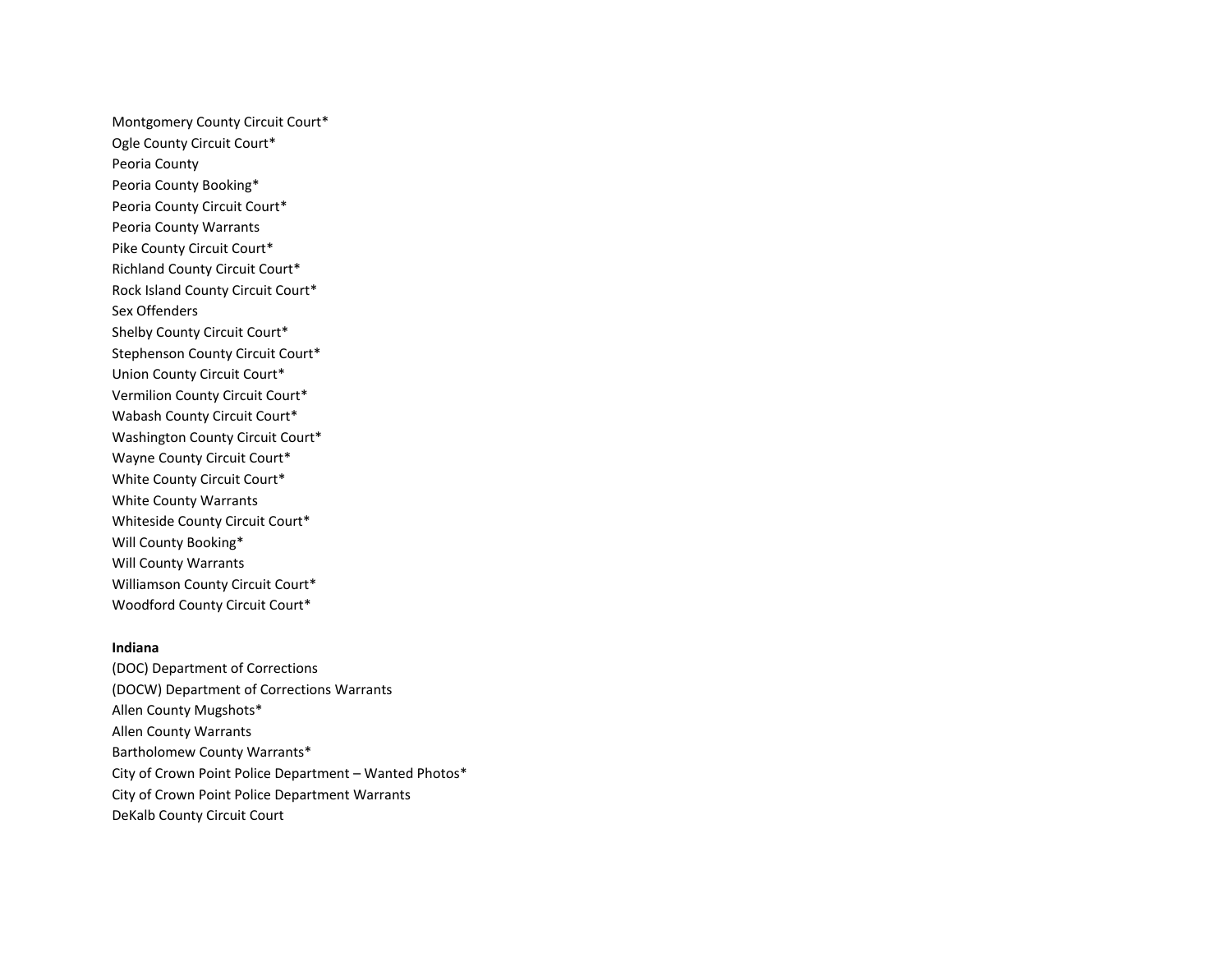DeKalb County Warrants Delaware County – Wanted Photos\* Delaware County Warrants\* Floyd County Circuit Court Howard County Warrants\* Lagrange County – Wanted Photos\* Lagrange County Warrants Lake County Warrants Madison County – Wanted Photos\* Madison County Warrants Monroe County Circuit Court Noble County – Wanted Photos\* Noble County Warrants Sex Offenders South Bend Area Warrants\* Steuben County – Wanted Photos\* Steuben County Warrants Tippecanoe County Warrants Wells County Warrants

#### **Kansas**

(DOC) Department of Corrections\* Arkansas City Warrants\* Johnson County Booking Johnson County District Court Johnson County Mugshots\* Johnson County Warrants KS Offender Registry Sex Offenders Wichita City Warrants Wyandotte County Booking Wyandotte County Mugshots\*

# **Kentucky**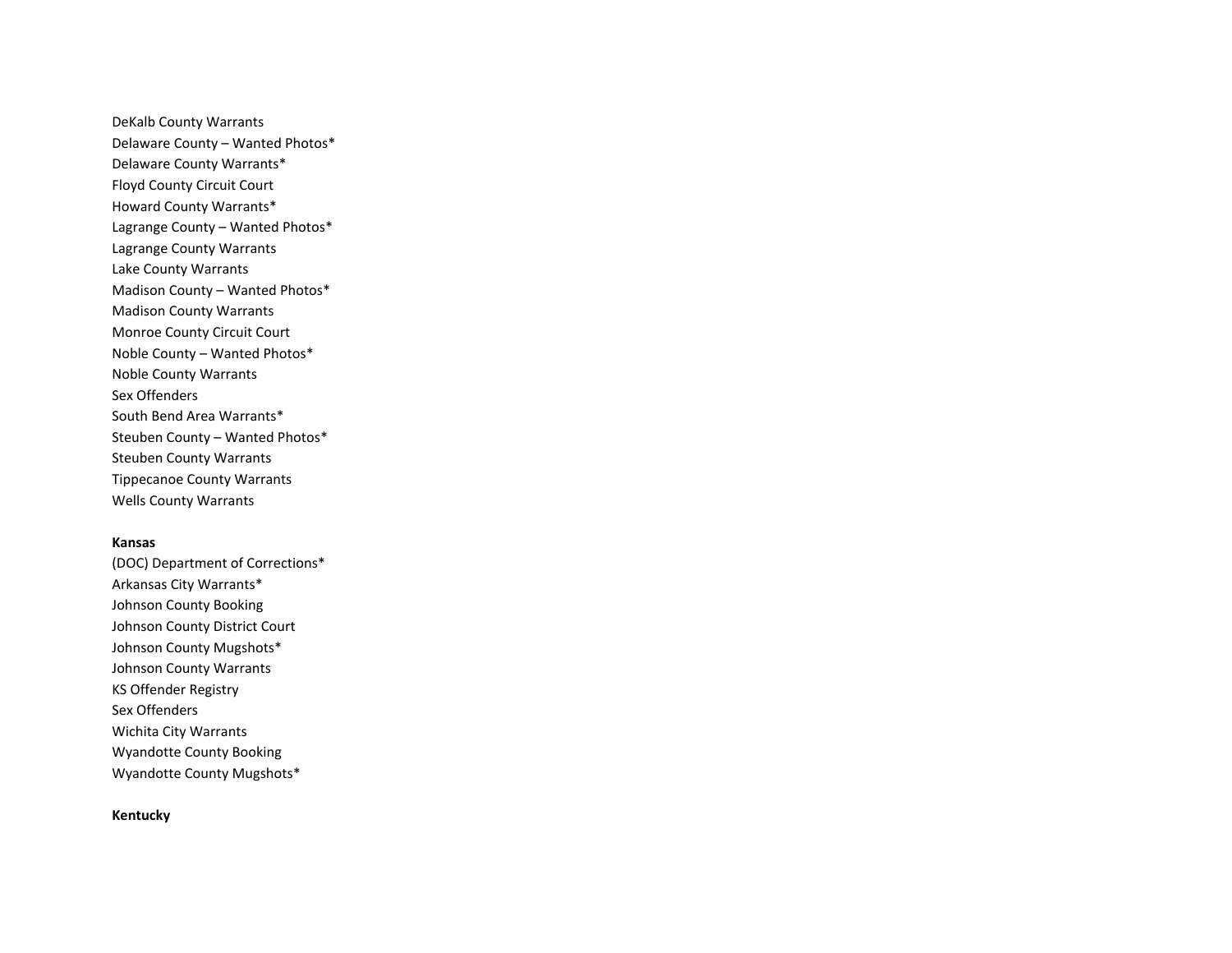Bluegrass Region Warrants\* Boone County Booking Boone County Mugshots\* Department of Corrections Mugshots\* Fulton County Booking\* Fulton County Mugshots\* Kentucky Crime Stoppers Wanted Individuals Kentucky Department of Corrections McCracken County Booking McCracken County Mugshots\* Monroe County Booking\* Sex Offenders Tri-State Warrants

## **Louisiana**

(DOC) LA Parole Board Ascension Parish Warrants Baton Rouge City Court Warrants\* Bossier Parish Booking\* Bossier Parish Warrants\* City of Kenner Warrants City of New Orleans Warrants\* East Baton Rouge Parish Booking\* Lafayette Parish Booking\* Lafayette Parish Warrants\* Lafourche Parish Booking\* Louisiana Statewide Incarcerated Individuals Orleans Parish Booking Orleans Parish Mugshots\* Ouachita Parish Booking\* Ouachita Parish Mugshots\* Saint Charles Parish Warrants Saint James Parish Warrants Sex Offenders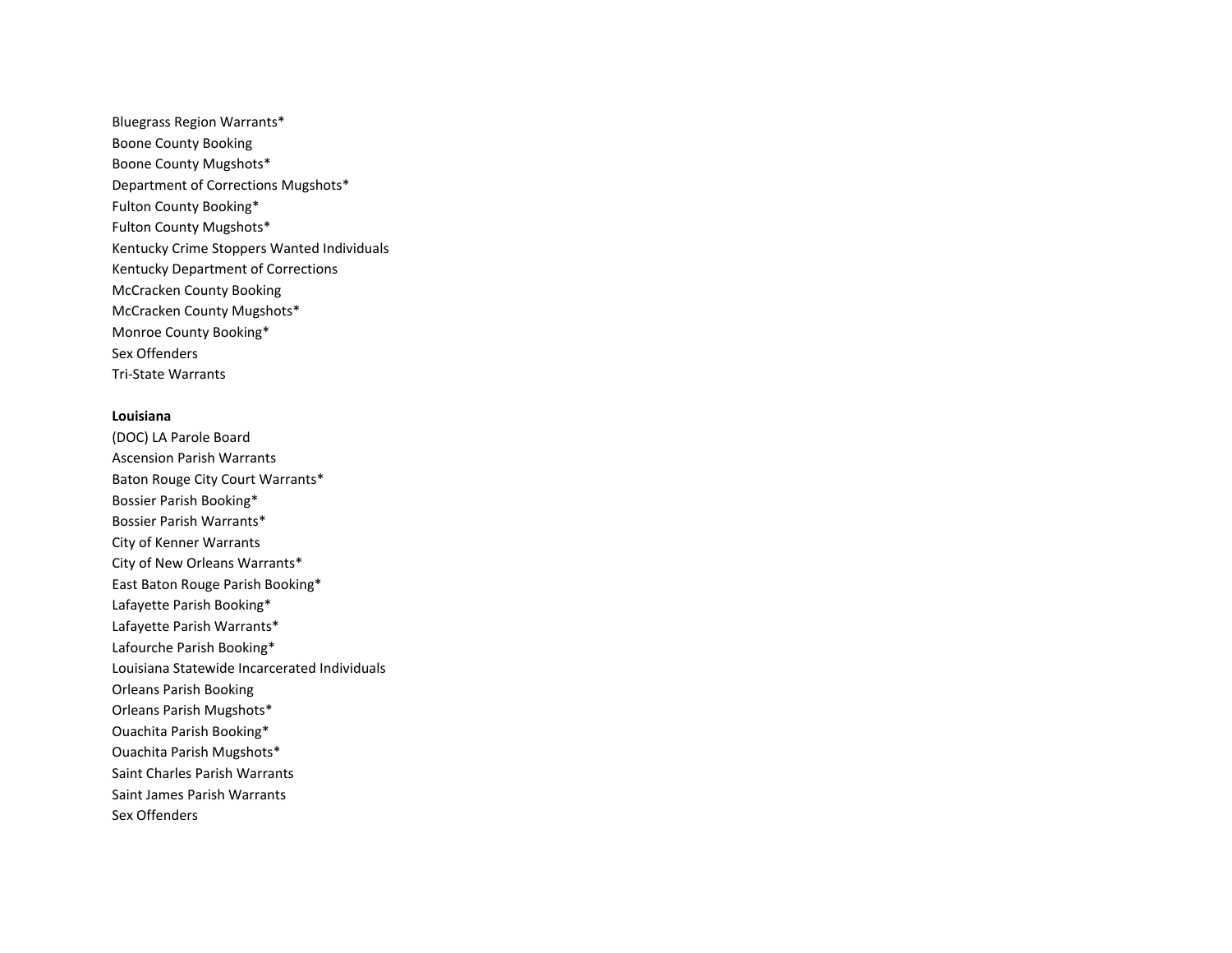Tammany Parish Court Terrebonne Parish Warrants

## **Massachusetts**

City of Lynn Warrants City of Waltham Booking\* City of Waltham Warrants\* Sex Offenders Town of Billerica Booking\* Town of Orleans Booking\* Town of Raynham Warrants\* Town of Rockland Warrants Town of Swampscott Warrants\* Town of Uxbridge Warrants Town of Wellfleet Booking\* Town of Wrentham Booking\*

#### **Maryland**

(AOC) Administrative Office of Courts – Circuit Courts (AOC) Administrative Office of Courts – District Courts (DOC) Department of Corrections Baltimore County Warrants\* Caroline County Warrants\* City of Frederick – Frederick Police Department Warrants\* Howard County Warrants\* Sex Offenders Somerset County Warrants\*

## **Maine**

(DOC) Department of Corrections City of Brewer Warrants\* City of Sanford Warrants\* Kennebec County Warrants Sagadahoc County Warrants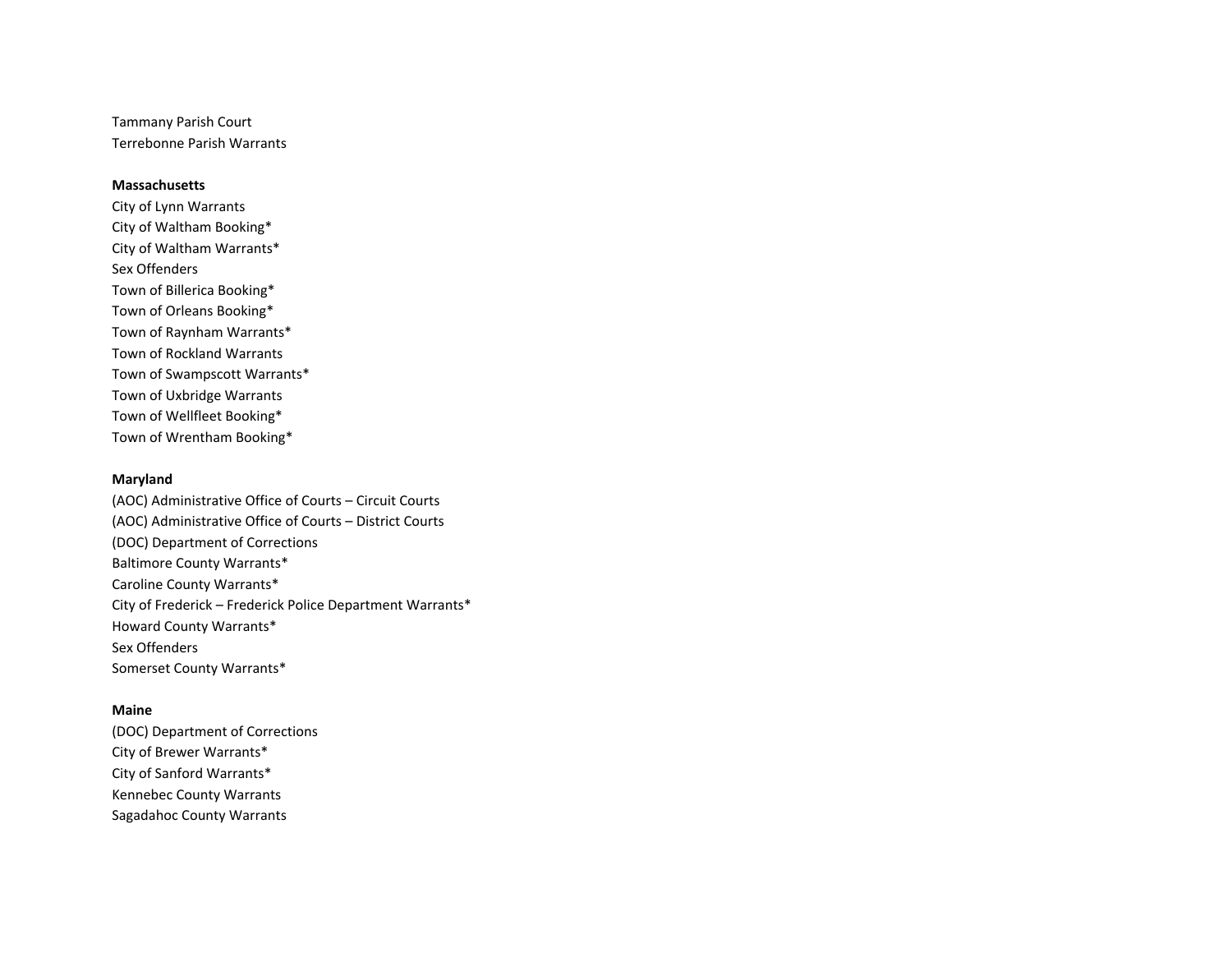Sex Offenders U.S. Marshals Service - District of Maine - Wanted\*

## **Michigan**

(DOC) Department of Corrections (DOC) Department of Corrections Warrants City of Auburn Hills Warrants City of Battle Creek Warrants City of Pittsfield Warrants Crawford County Warrants Jackson County Warrants Kent County Booking Kent County Mugshots\* Macomb Circuit Court Michigan City Warrants\* Michigan State Police Warrants Mid-Michigan Warrants Muskegon County Warrants Oakland Circuit Court\* Oakland County Warrants Saginaw Circuit Court\* Sex Offenders Thirteenth Circuit Court Van Buren County Warrants Washtenaw County Warrants\* Wayne County Booking Wayne County Courts Wayne County Warrants\* Western District Warrants\*

## **Minnesota**

(DOC) Department of Corrections (DOC) Department of Corrections Warrants Cass County Warrants\*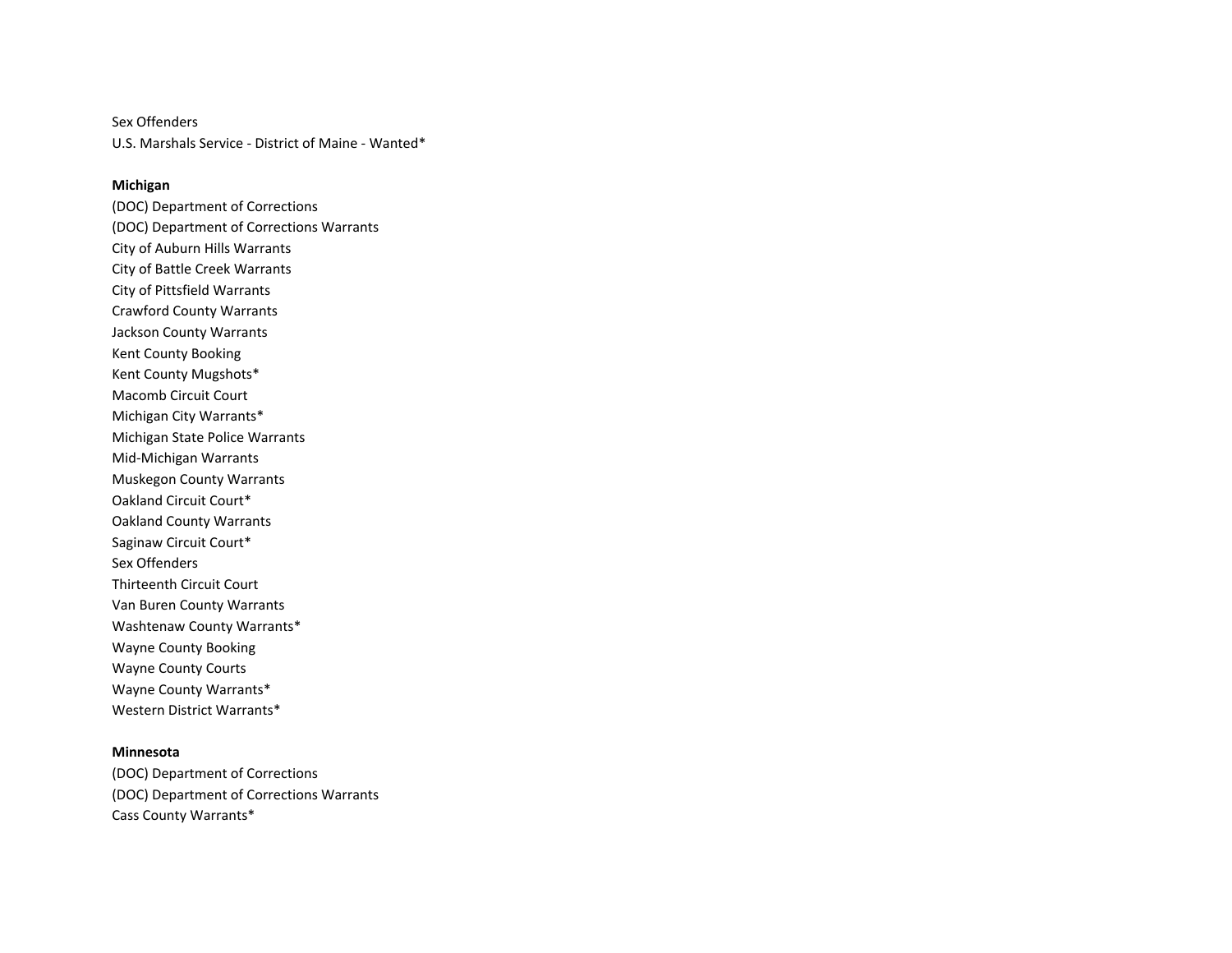City of Saint Paul Warrants\* Crow Wing County Warrants\* Dakota County Booking\* Dakota County Mug shots\* Dakota County Warrants District Courts\* Dodge County Warrants\* Douglas County Warrants Goodhue County Sheriff's Office Warrants\* Hennepin County Booking Hennepin County Warrants Kandiyohi County Warrants\* Martin County Warrants Minnesota Department of Public Safety - Bureau of Criminal Apprehension Olmsted County Booking\* Olmsted County Warrants Pennington County Warrants Sex Offenders Sherburne County Warrants Stearns County Warrants\*

#### **Missouri**

(AOC) Missouri State Courts (DOC) Department of Corrections Boone County Warrants Camdenton City Warrants City of Marshall Warrants Clay County Booking\* Eastern District Warrants\* Jefferson County Warrants\* Kansas City Warrants Platte County Warrants Sainte Genevieve County Warrants Saline County Warrants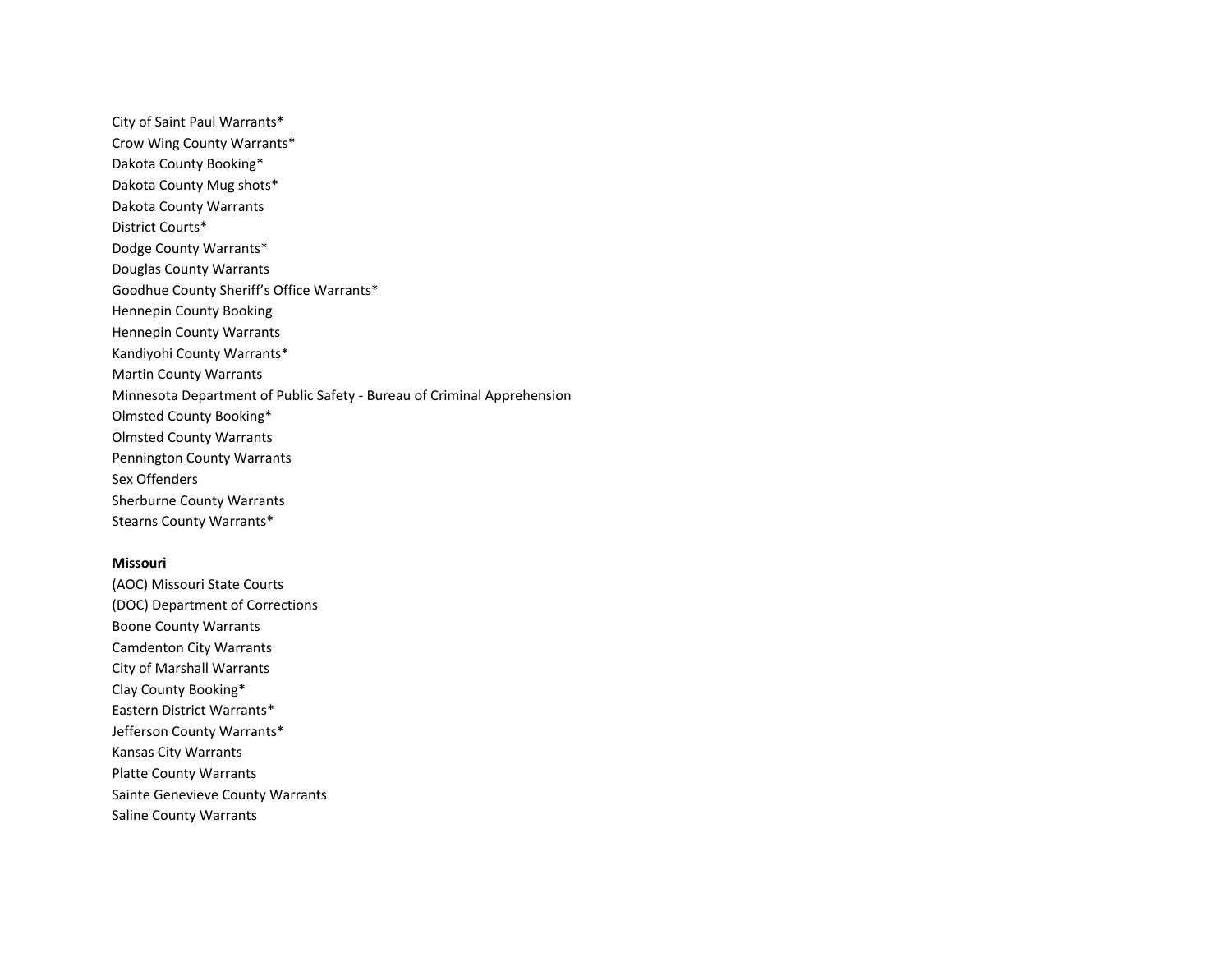Sex Offenders St Francois County Booking St Francois County Warrants

#### **Mississippi**

(DOCP) Department of Corrections Photos\* Department of Corrections Gulfport Warrants Harrison County Booking\* Harrison County Circuit Court\* Hinds County Court Hinds County Justice Court Lee County Booking Lee County Mugshots\* Mississippi Parole Board Mississippi Parole Board Mugshots\* Oktibbeha County Warrants Sex Offenders Wayne County Mugshots\* Wayne County Warrants Waynesboro County Warrants

## **Montana**

(DOC) Department of Corrections (DOC) Department of Corrections Wanted Individuals City of Great Falls Warrants\* City of Kalispell Warrants District of Montana Warrants\* Flathead County Warrants\* Missoula County Booking\* Sex Offenders Yellowstone County Booking

**North Carolina**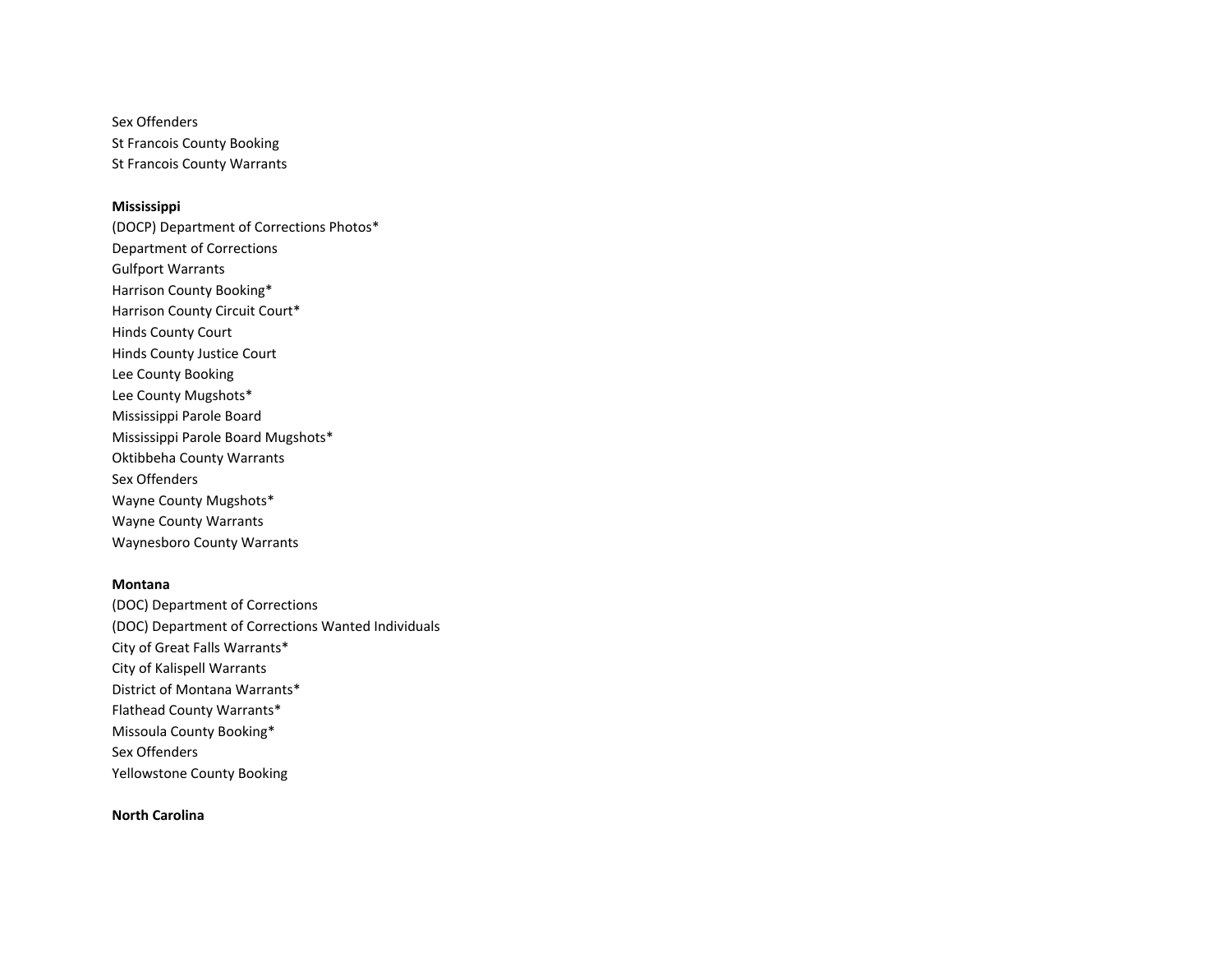(AOC) Administrative Office of the Courts (DOC) Department of Corrections\* Cabarrus County Booking Cabarrus County Mugshots\* Cabarrus County Warrants\* Catawba County Booking\* Catawba County Mugshots\* City of Charlotte / Mecklenburg County Warrants City of Fayetteville Warrants City of High Point Warrants\* City of Raleigh Warrants City of Salisbury Warrants Cumberland County Warrants\* Durham County Booking\* Forsyth County Warrants\* Gaston County Warrants Guilford County Booking Lincoln County Booking Lincoln County Mugshots\* Lincoln County Warrants\* Mecklenburg County Booking Mecklenburg County Mugshots\* North Carolina Bureau of Investigation Warrants Randolph County Booking Randolph County Mugshots\* Randolph County Warrants Rowan County Booking Sex Offenders Surry County Warrants Union County Booking Western District Warrants\* Wilson County Warrants\*

**North Dakota**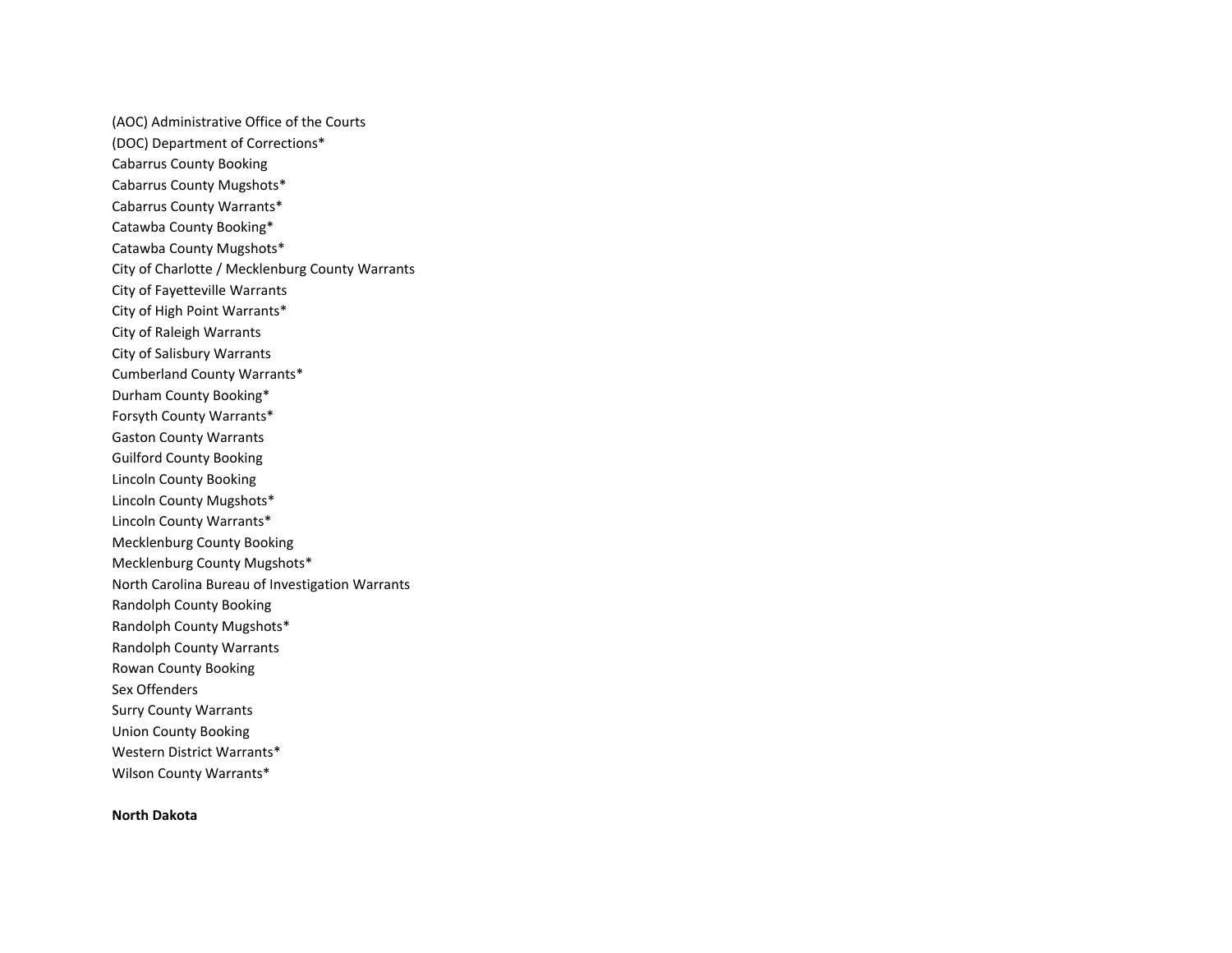(AOC) Administrative Office of the Courts City of Dickinson Warrants Department of Corrections Department of Corrections Mugshots\* North Dakota District Courts\* Sex Offenders

#### **Nebraska**

(DOC)Department of Corrections Adams County Warrants Butler County Warrants Cass County Warrants Dawson County Warrants Dodge County Warrants Douglas County Warrants\* Hall County Booking\* Hall County Warrants Lancaster County Warrants Phelps County Warrants Sex Offenders US Marshals Service – District of Nebraska Wanted Individuals\* Washington County Warrants

## **New Hampshire**

(DOC) Department of Corrections Hillsborough County Warrants Hudson County Warrants Merrimack County Warrants New Hampshire Department of Safety - Warrants Rockingham Warrants Sex Offenders

## **New Jersey**

(AOC) Administrative Office of the Courts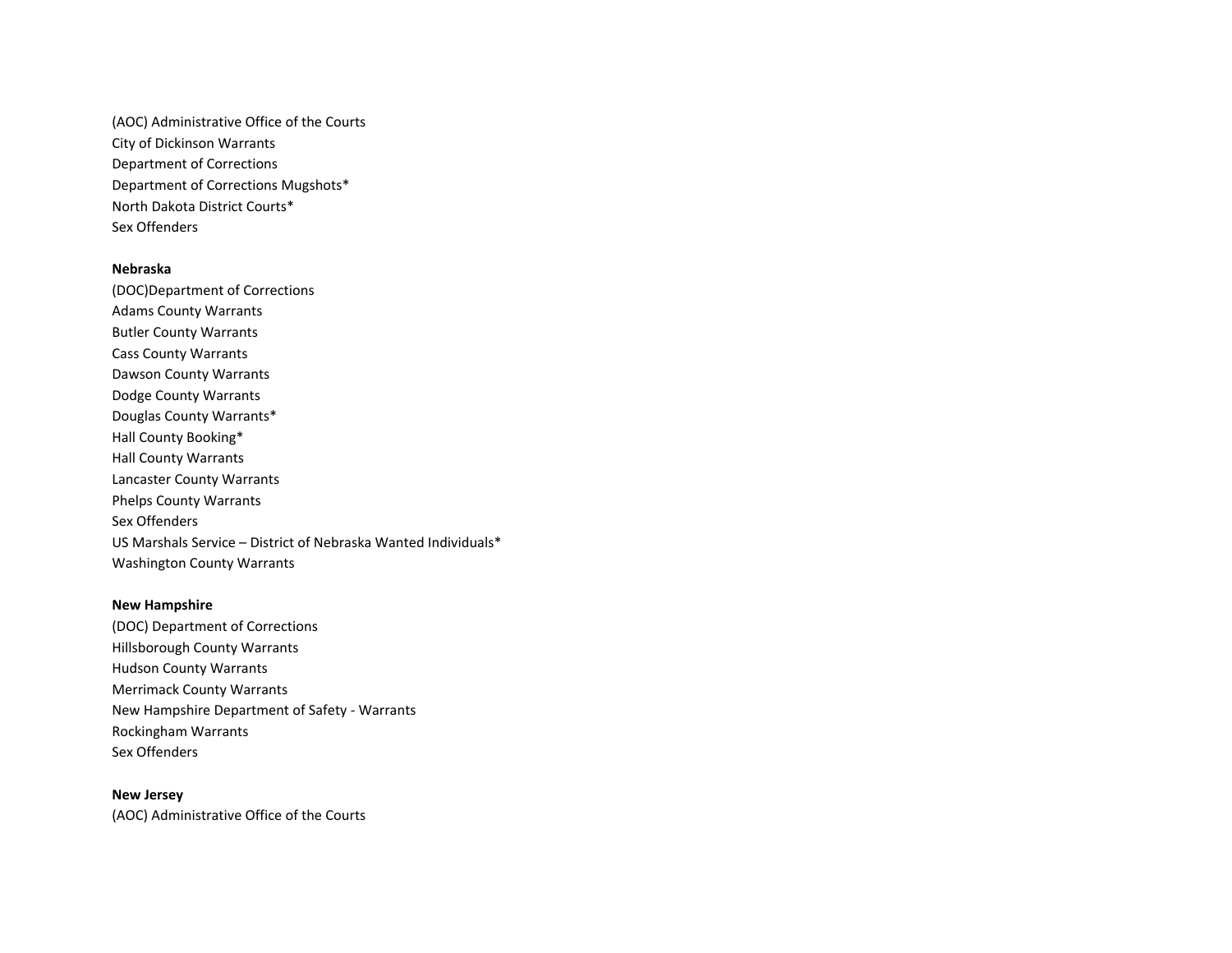(DOC) Department of Corrections (DOC) Department of Corrections Mugshots\* Atlantic City Warrants Atlantic County Warrants Bergen County Warrants Camden County Warrants Cape May Warrants City of Pemberton Warrants City of Somerville Warrants East Orange Warrants Fairfield Warrants Hudson County Warrants Hunterdon County Booking\* New Jersey Department of Law and Public Safety - Division of Criminal Justice - Warrants New Jersey Department of Law and Public Safety - State Police - Warrants New Jersey Superior Courts\* Newark County Warrants Sex Offenders Sussex County Warrants\*

#### **New Mexico**

(AOC) Administrative Office of Courts New Mexico State Judiciary (DOC) Department of Corrections (DOC) Department of Corrections Warrants\* Bernalillo County Booking Bernalillo County Metropolitan Court\* Bernalillo County Warrants\* San Juan County Booking\* San Juan County Warrants Santa Fe County Booking Santa Fe County Mugshots\* Sex Offenders

### **Nevada**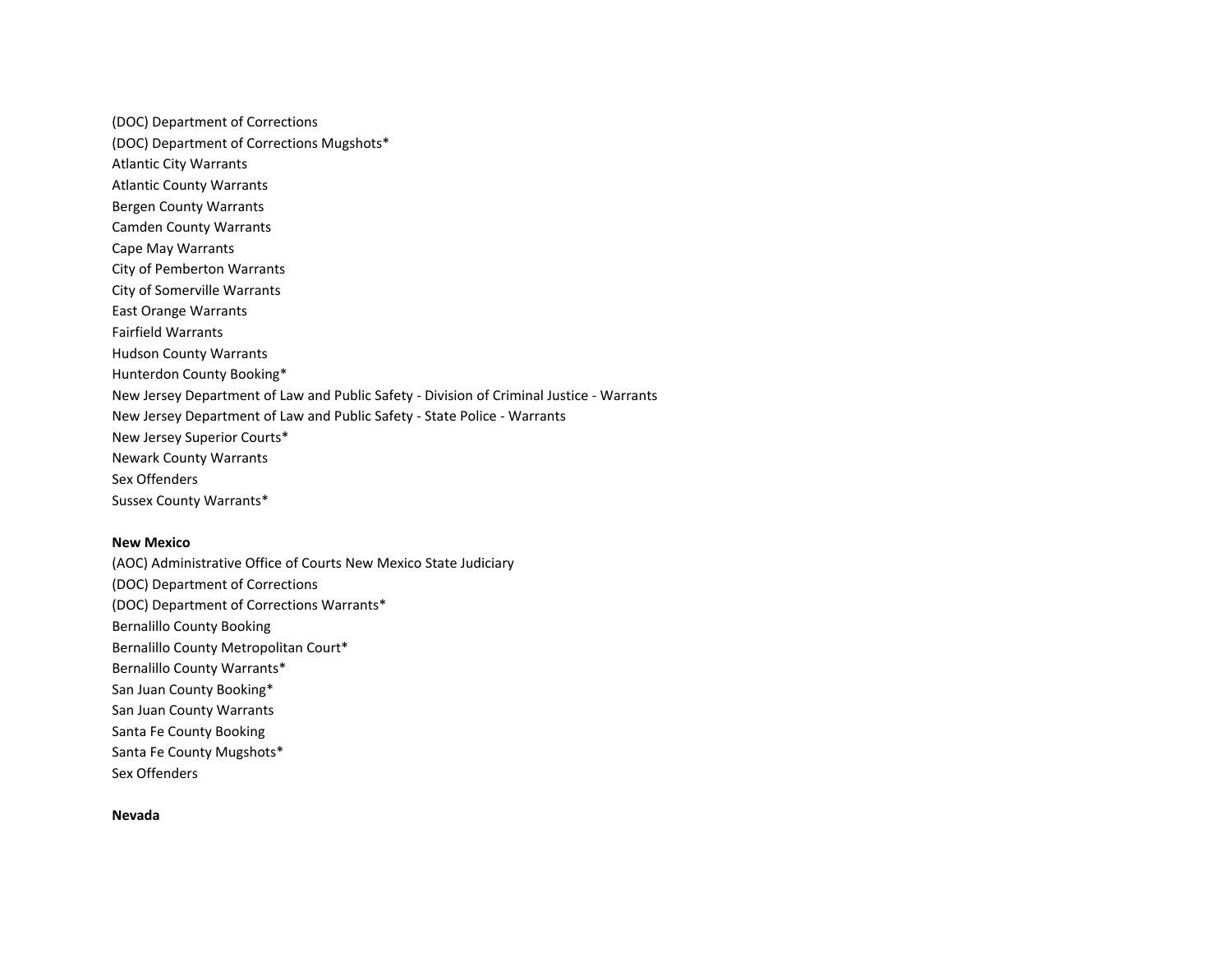(DOC) Department of Corrections Clark County Booking\* Clark County Justice Courts Crime Stoppers Warrants Las Vegas Warrants Nevada Gaming Commission Wanted Individuals\* Reno Warrants\* San Humboldt County Booking\* Sex Offenders Washoe County Warrants

#### **New York**

(DOC) Department of Corrections Cattaraugus County Warrants\* Chemung County Mugshots\* Chemung County Warrants City of Elmira Warrants City of Rosendale Warrants City of Walden Warrants Fulton City Booking Greenburgh County Warrants Ithaca County Warrants Madison County Warrants Oneida County Booking\* Oneida County Warrants\* Onondaga County Booking\* Sex Offenders Steuben County Warrants Ulster County Warrants Warren County Warrants Wayne County Warrants

## **Ohio**

Adams Common Pleas Court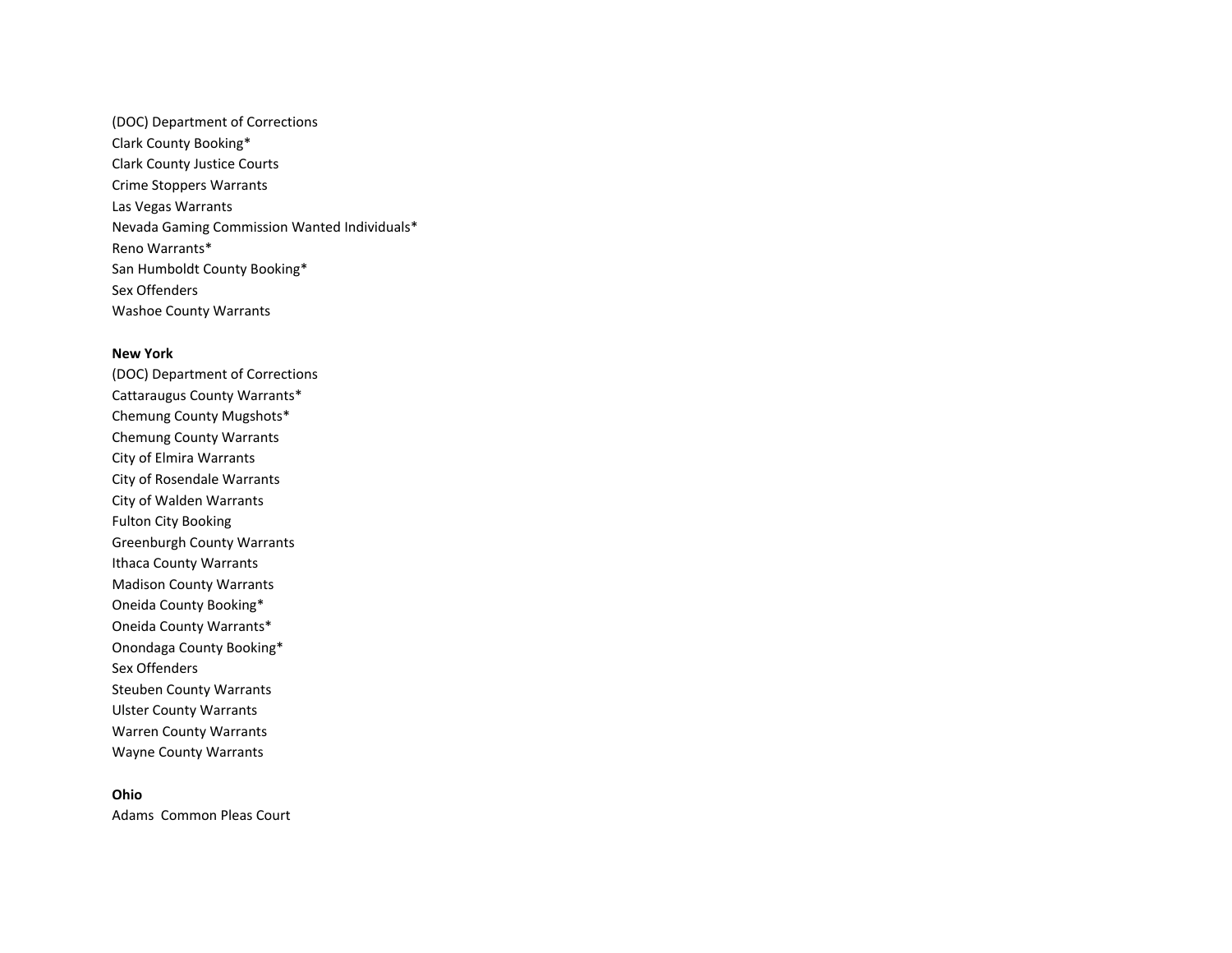(DOC) Department of Corrections (DOC) Department of Corrections Mugshots\* (DOC) Department of Corrections Warrants Adams County Court Adams County Warrants\* Allen Court of Common Pleas Ashland Common Pleas Court\* Ashtabula Common Pleas Court Athens County – Court of Common Pleas Athens Municipal Court Auglaize Common Pleas Court Belmont County Court - Eastern District Belmont County Court - Northern District Belmont County Court - Western District Brown County – Court of Common Pleas Brown Municipal Court Butler County – Common Pleas/Municipal Courts Butler County - Fairfield Municipal Court Butler County - Middletown Municipal Court Central Ohio Warrants Champaign Municipal Court City of Westerville Mayor's Court Clark County Common Pleas Court Clark County Municipal Court Clermont County Common Pleas Court Clermont County Municipal Court Clermont County Traffic Court Clermont County Warrants Cleveland Municipal Court Clinton County Common Pleas Court Columbiana County - Common Pleas Court Columbiana County – East Liverpool Municipal Court Columbiana County – Lisbon Municipal Court Coshocton County Common Pleas Court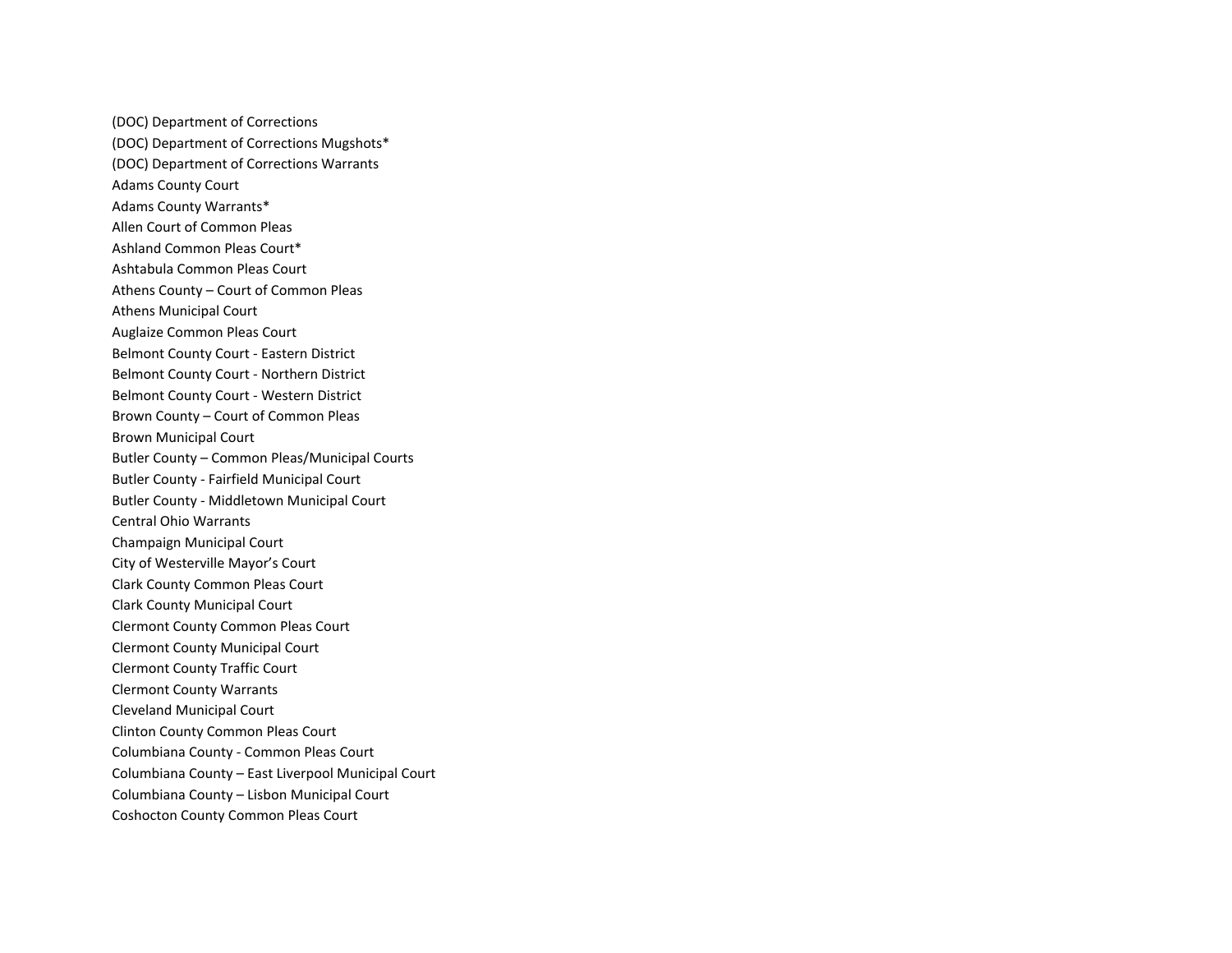Coshocton County Municipal Court Crawford County Common Pleas Court Cuyahoga County – Bedford Municipal Court Cuyahoga County – Berea Municipal Court Cuyahoga County – Cleveland Heights Municipal Court Cuyahoga County – Cuyahoga Falls Municipal Court Cuyahoga County – East Cleveland Municipal Court Cuyahoga County – Euclid Municipal Court\* Cuyahoga County – Garfield Heights Municipal Court\* Cuyahoga County – Lakewood Municipal Court\* Cuyahoga County – Parma Municipal Court\* Cuyahoga County – Rocky River Municipal Court Cuyahoga County – Shaker Heights Municipal Court Darke Municipal Court\* Darke County Clerk of the Courts of Common Files Delaware County Common Pleas Court Delaware County Warrants Erie County – Vermilion Municipal Court Fairfield Common Pleas Court\* Fairfield Municipal Court Fayette County – Washington Municipal Court Fayette County Booking\* Fayette County Common Pleas Court\* Fayette County Warrants\* Franklin County – Franklin Municipal Court Franklin County – Grove City Mayor's Court Franklin County – Hilliard Municipal Court\* Franklin County Court Franklin County Warrants Fulton County Common Pleas\* Gallia County – Gallipolis Municipal Court Gallia County Booking Gallia County Common Pleas Gallia County Mugshots\*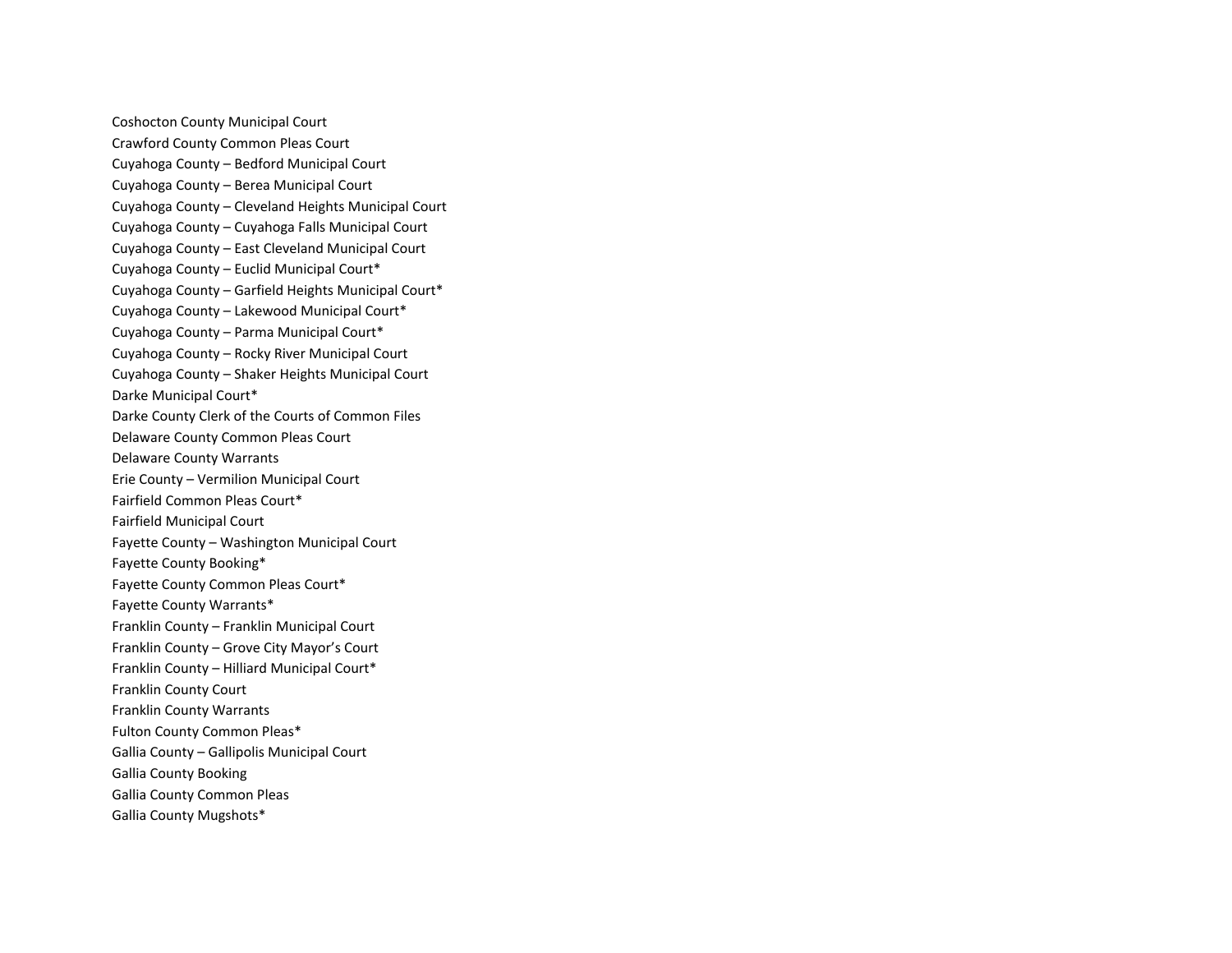Gallia County Warrants Geauga County – Chardon Municipal Court Geauga County – Court of Common Pleas\* Greene County – Xenia Municipal Court Greene County Common Pleas\* Guernsey County – Cambridge Municipal Court Guernsey County Common Pleas Hamilton County Booking Hamilton County Common Pleas Hamilton County Mugshots\* Hamilton County Municipal Court\* Hancock County Common Pleas Hardin County Common Pleas Highland County – Hillsboro Municipal Court\* Highland County Booking\* Highland County Warrants Hocking County – Court of Common Pleas Huron County – Court of Common Pleas Huron County – Norwalk Municipal Court Jackson County Municipal Court Jefferson County – Court of Common Pleas\* Jefferson County Court #1 – Toronto\* Jefferson County Court #2 – Wintersville\* Jefferson County Court #3 – Dillonvale\* Knox County – Mount Vernon Municipal Court Knox County Common Pleas Knox County Warrants Lake County – Mentor Municipal Court Lake County – Painesville Municipal Court Lake County Common Pleas Lake County Warrants Lawrence County – Court of Common Pleas Lawrence County – Lawrence Municipal Court Licking County Booking\*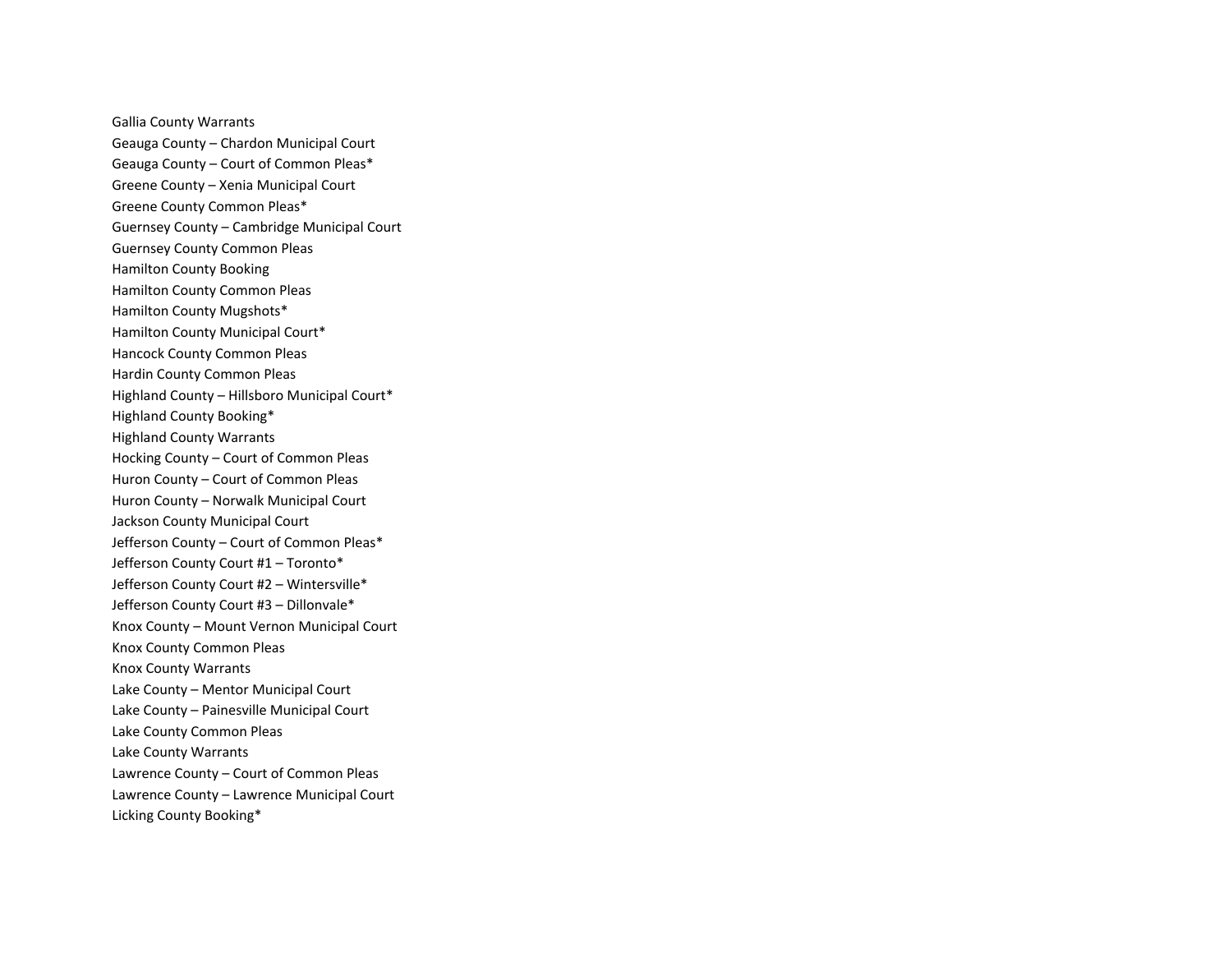Licking County Common Pleas Licking County Municipal Court Lima Municipal Court Logan County Booking\* Lorain County – Avon Lake Municipal Court Lorain County – Elyria Municipal Court Lorain County – Lorain Municipal Court Lorain County – Oberlin Municipal Court Lorain County Common Pleas Lucas County – Maumee Municipal Court Lucas County – Sylvania Municipal Court Madison County Common Pleas Mahoning County – Austintown Court\* Mahoning County – Boardman Court Mahoning County – Canfield Court\* Mahoning County – Sebring Court\* Mahoning County Booking Mahoning County Common Pleas Court\* Marion County Common Pleas Medina County – Wadsworth Municipal Court Medina County Common Pleas\* Medina County Municipal Court Meigs County Municipal Court Mercer County – Court of Common Pleas Mercer County Warrants Miami County – Miami Municipal Court Monroe County Court Montgomery County – Dayton Municipal Court Montgomery County – Huber Heights County Court Montgomery County – Kettering Municipal Court Montgomery County – Miamisburg Municipal Court Montgomery County – New Lebanon County Court Montgomery County – Vandalia Municipal Court Montgomery County Booking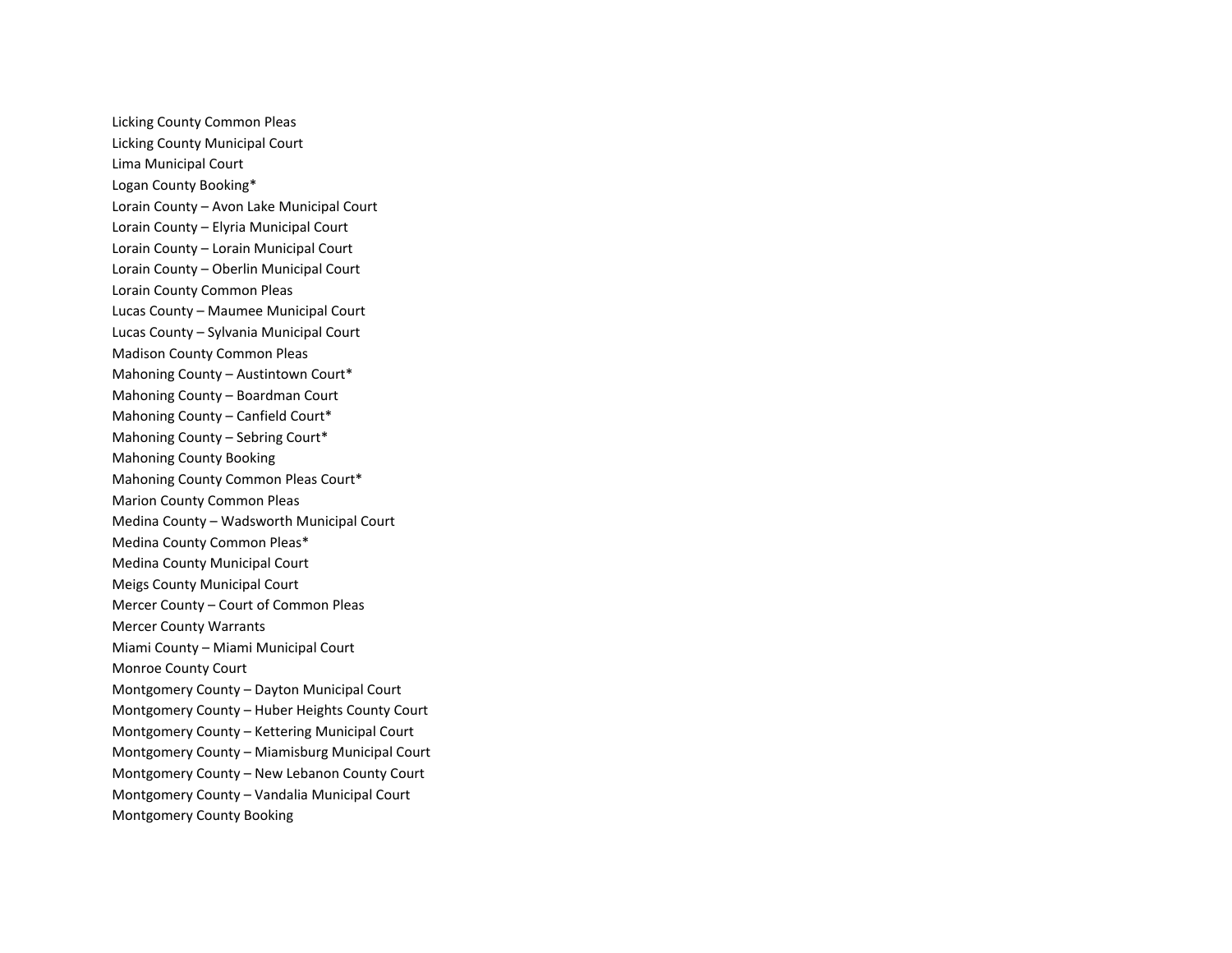Montgomery County Common Pleas Montgomery County Mugshots\* Morrow County Municipal Court Muskingum County – Court of Common Pleas Muskingum County Court Ottawa County – Court of Common Pleas\* Ottawa County – Ottawa Municipal Court\* Paulding County Court\* Perry County Court Pickaway County Common Pleas Portage County – Kent Court Portage County – Ravenna Court Portage County Common Pleas Preble County – Eaton Municipal Court Preble County Common Pleas Preble County Warrants\* Putnam County Common Pleas\* Richland County – Mansfield Municipal Court Richland County Common Pleas\* Ross County – Chillicothe Municipal Court Ross County Common Pleas\* Sandusky County Booking Sandusky County Common Pleas - Civil\* Sandusky County Common Pleas - Criminal Sandusky County Mugshots\* Sandusky County Traffic Scioto County – Portsmouth Municipal Court Scioto County Common Pleas\* Seneca County – Court of Common Pleas\* Seneca County – Tiffin Municipal Court\* Sex Offenders Shelby County – Sidney Municipal Court Shelby County Booking\* Shelby County Mugshots\*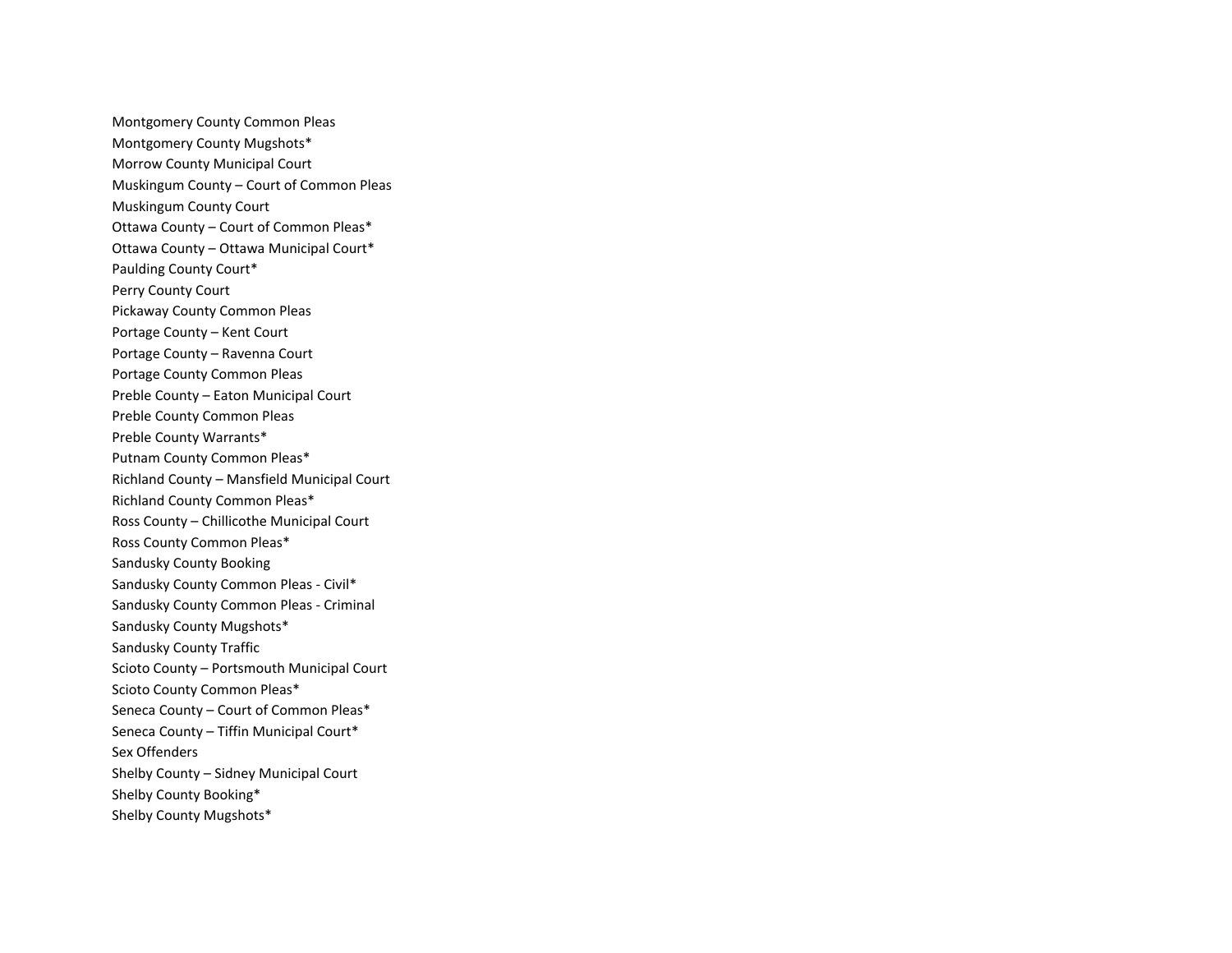Southeast County Booking Southeast County Mugshots\* Stark County – Alliance Municipal Court Stark County – Canton Municipal Court Stark County – Massillon Municipal Court Stark County Common Pleas\* Summit County – Akron Municipal Court Summit County – Barberton Municipal Court Summit County Court Toledo Municipal Trumbull County – Girard Municipal Court\* Trumbull County – Newton Falls Municipal Court Trumbull County Common Pleas Tuscarawas County Common Pleas Union County Common Pleas Court Warren County – Mason Municipal Court Warren County Common Pleas Court\* Warren County Court Washington County – Marietta Municipal Court Washington County Booking\* Wayne County Municipal Court Wood County – Bowling Green Municipal Court Wood County Common Pleas Wyandot County – Court of Common Pleas\*

## **Oklahoma**

(AOC) Administrative of Courts - District Courts (DPS) Department of Public Safety Adair County District Court Canadian County District Court Carter County Booking Carter County Mugshots\* Cleveland County District Court Comanche County Booking\*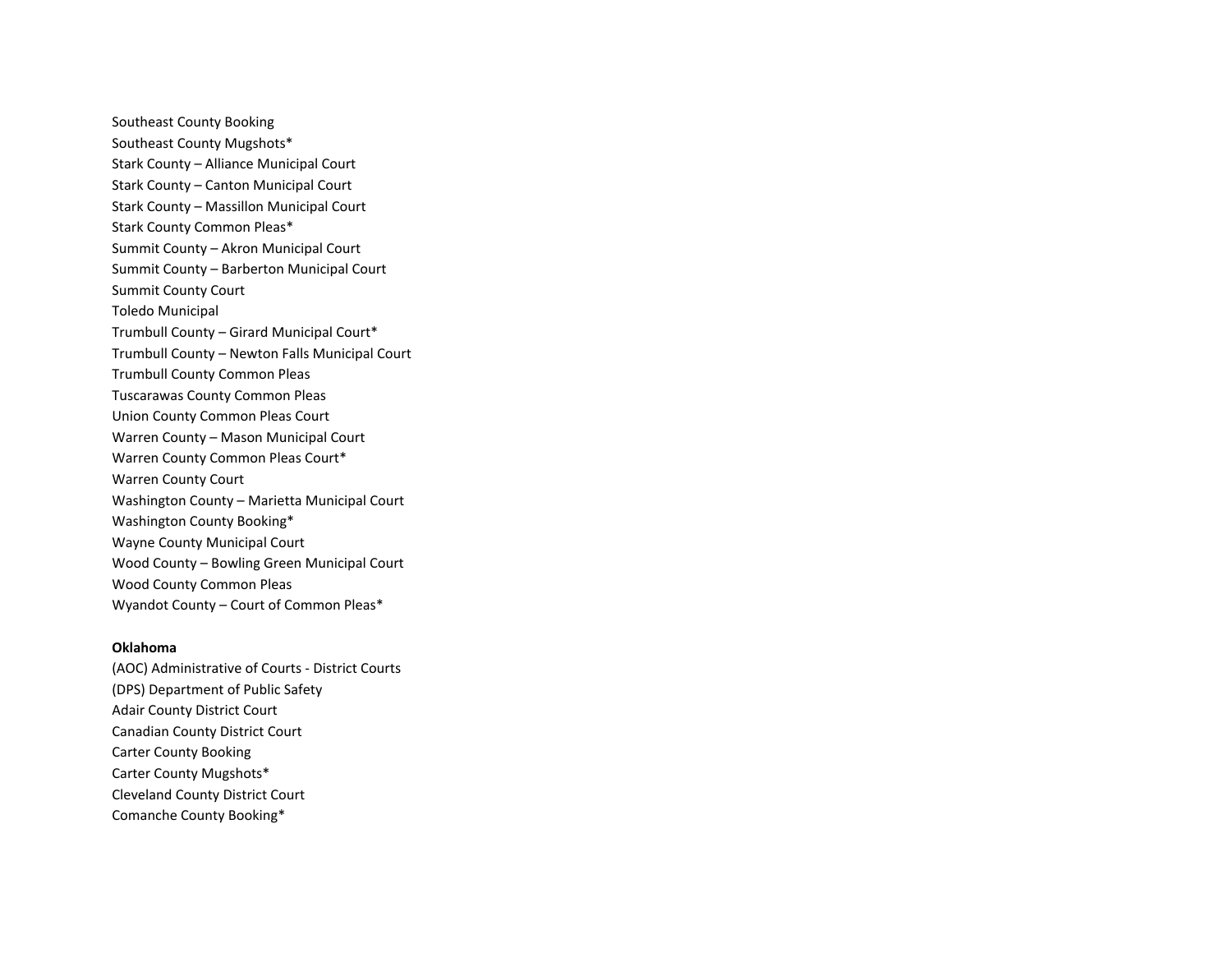Comanche County District Court Comanche County Mugshots\* Department of Corrections Department of Corrections Mugshots\* Department of Corrections Warrants Ellis County District Court Garfield County District Court Logan County District Court OK 54 District Courts OK District Courts - web\* Oklahoma County Mugshots\* Oklahoma County Warrants Oklahoma Sentencing Commission Oklahoma Violent Crime Offender Registry Osage County Booking Osage County Mugshots\* Payne County District Court Pushmataha County District Court Roger Mills County District Court Rogers County District Court Tulsa County District Court Tulsa County Warrants U.S. Marshals Service – Eastern District of Oklahoma – Wanted Individuals

## **Oregon**

(DOC) Department of Corrections (AOC) Administrative Office of the Courts\* (DOC) Department of Corrections Warrants Baker County Warrants Benton County Warrants Clackamas County Booking Clackamas County Mugshots\* Clackamas County Warrants Deschutes County Booking\*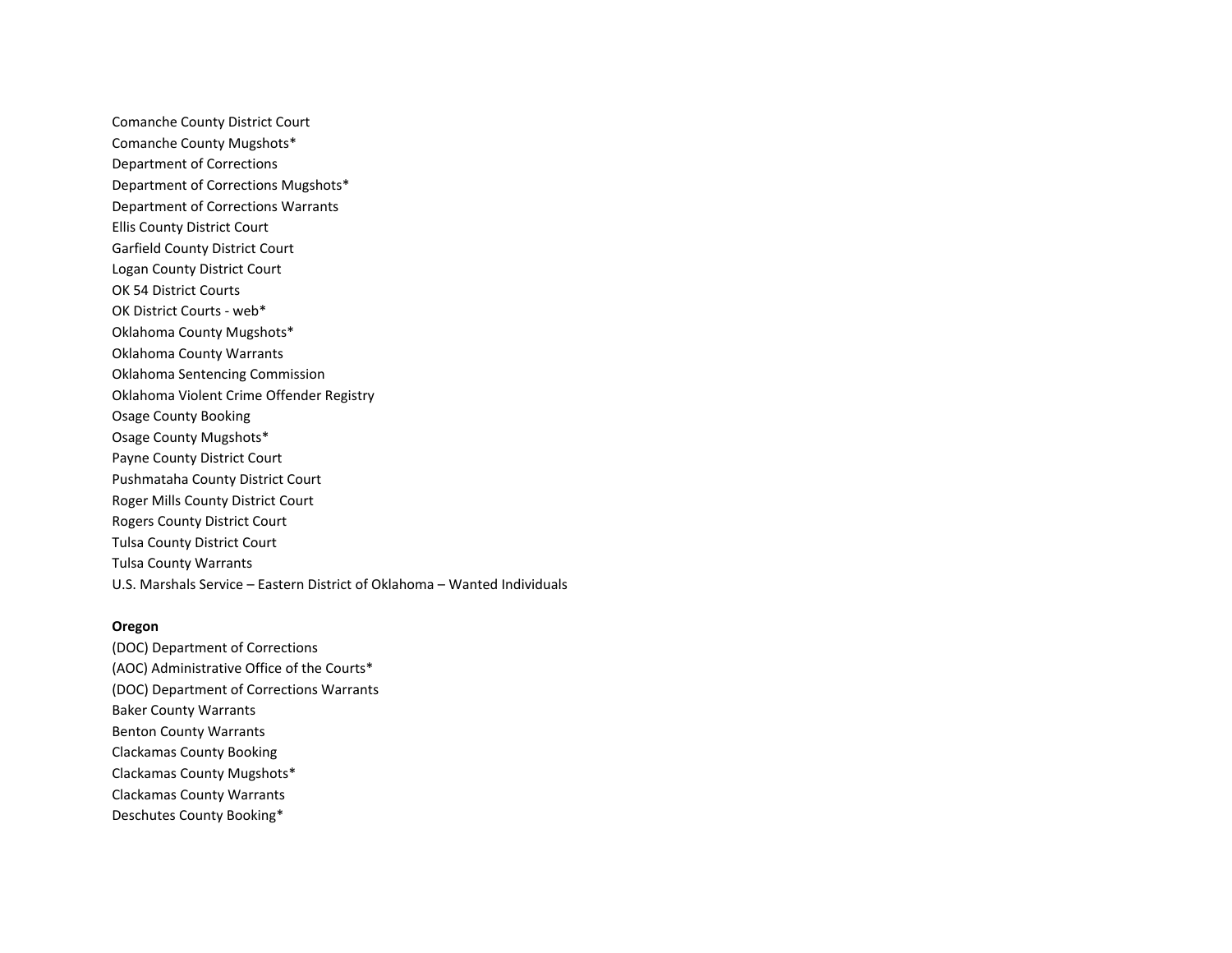Douglas County Booking\* Douglas County Warrants Jackson County Booking Jackson County Mugshots\* Josephine County Booking Josephine County Mugshots\* Lane County Booking Lincoln County Booking\* Lincoln County Warrants Linn County Booking\* Malheur County Warrants\* Marion County Booking Marion County Warrants Morrow County Booking Morrow County Mugshots\* Multnomah County Booking\* Multnomah County Mugshots\* Oregon Judicial Department\* Polk County Booking\* Polk County Mugshots\* Sex Offenders Umatilla County Booking Umatilla County Mugshots\* Umatilla County Warrants Washington County Booking Yamhill County Booking\* Yamhill County Mugshots\*

# **Pennsylvania**

(AOC) Administrative Office of Courts (AOC) Administrative Office of Pennsylvania Courts – Common Pleas Courts (DOC) Department of Corrections Allegheny County Warrants\* AOC Common Pleas Criminal Disposition 1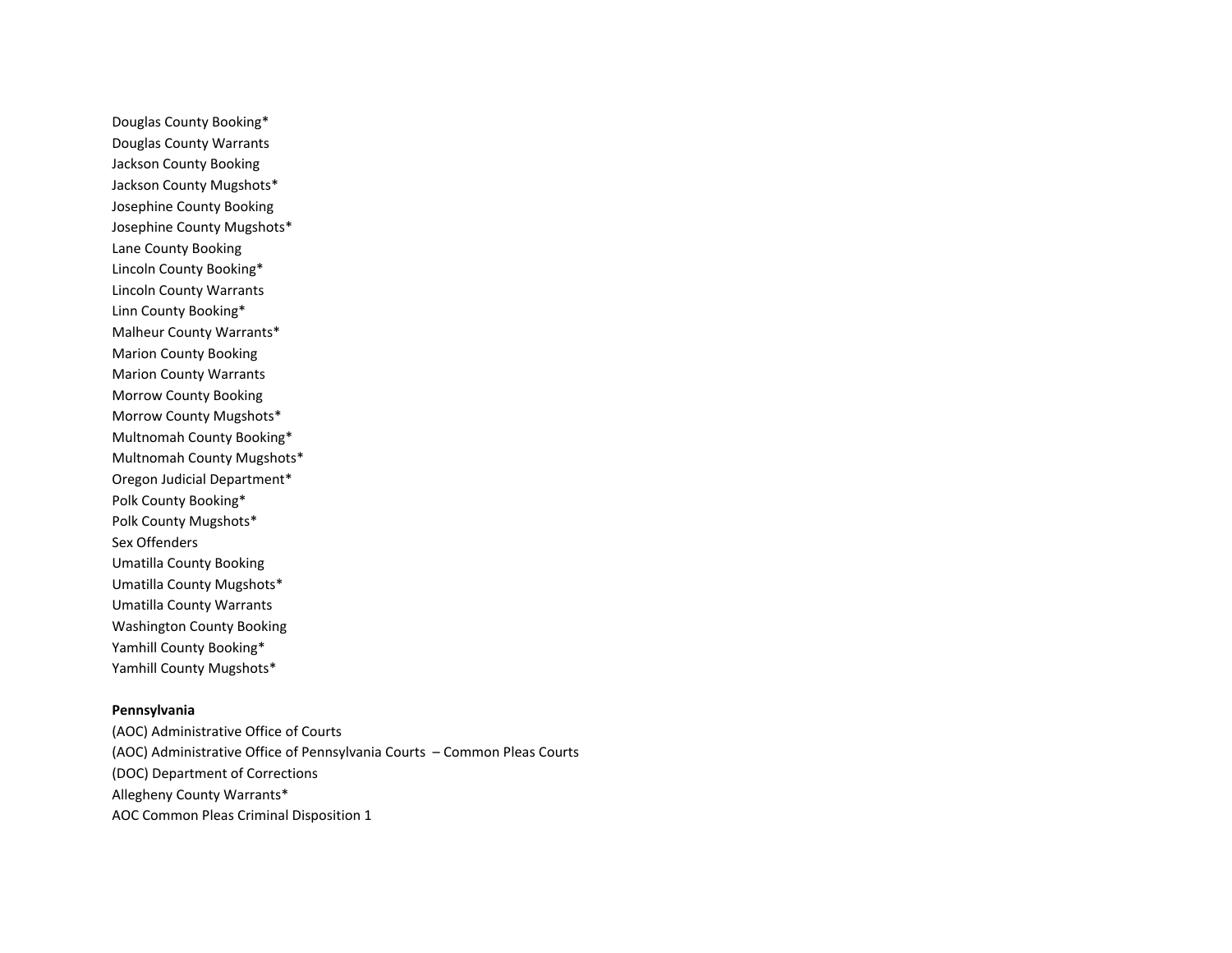AOC Common Pleas Criminal Disposition 2 AOC Common Pleas Criminal Filing 1\* AOC Common Pleas Criminal Filing 2\* AOC District Court Criminal Disposition 1\* AOC District Court Criminal Disposition 2\* AOC District Court Criminal Filing AOC non traffic disposition Citation 1\* AOC Non Traffic Disposition Citation 2\* AOC Non Traffic Filing Citation 2\* AOC Traffic Disposition Citation 1\* AOC Traffic Disposition Citation 2 AOC Traffic Filing Citation 2 Beaver County Warrants Berks County Warrants Delaware County Warrants\* Lancaster County Booking MDJ Criminal Dispositions\* Montgomery County Warrants Philadelphia Municipal Court Criminal Filings\* Sex Offenders Wayne County Mugshots\* Wayne County Warrants\* York County Booking\*

#### **Rhode Island**

(AOC) Administrative Office of State Courts (DOC) Department of Corrections\* Rhode Island Superior and District Courts Sex Offenders

## **South Carolina**

(DOC) Department of Corrections Abbeville County Circuit Court Abbeville County Summary Dockets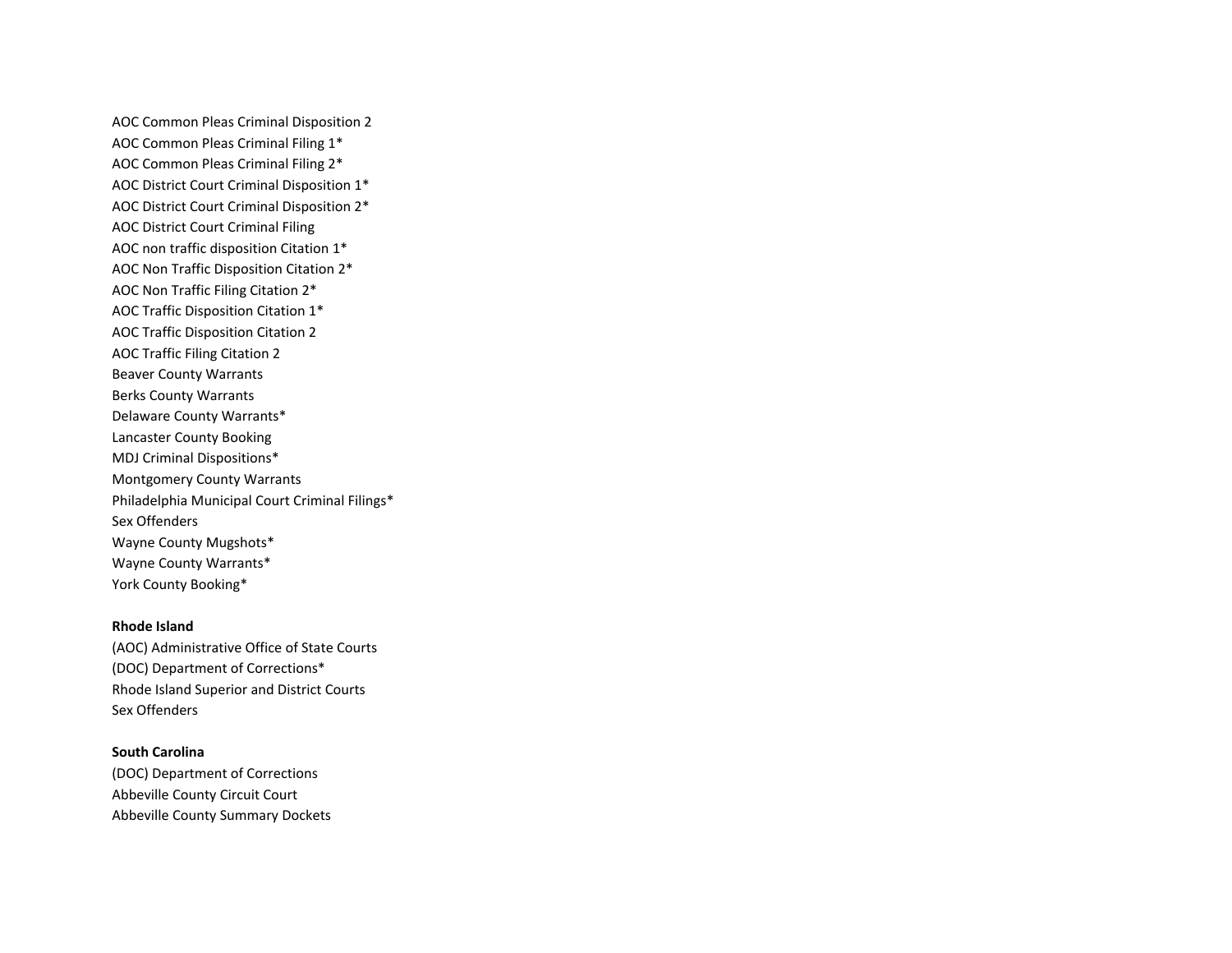Abbeville County Warrants\* Aiken County Circuit Court Aiken County Summary Dockets\* Aiken County Warrants\* Allendale County Circuit Court\* Allendale County Summary Dockets\* Anderson County Circuit Court Anderson County Summary Dockets\* Anderson County Warrants\* Bamberg County Circuit Court Bamberg County Summary Dockets Barnwell County Circuit Court Barnwell County Summary Dockets Beaufort County Circuit Court Beaufort County Summary Dockets Beaufort County Warrants Berkeley County Circuit Court Berkeley County Summary Dockets Calhoun County Circuit Court Calhoun County Summary Dockets Charleston County Circuit Court Charleston County Warrants Cherokee County Booking Cherokee County Circuit Court Cherokee County Summary Dockets Chester County Circuit Court Chester County Summary Dockets Chesterfield County Circuit Court Chesterfield County Summary Dockets Clarendon County Circuit Court Clarendon County Summary Dockets Colleton County Circuit Court Colleton County Summary Dockets Darlington County – Bond Court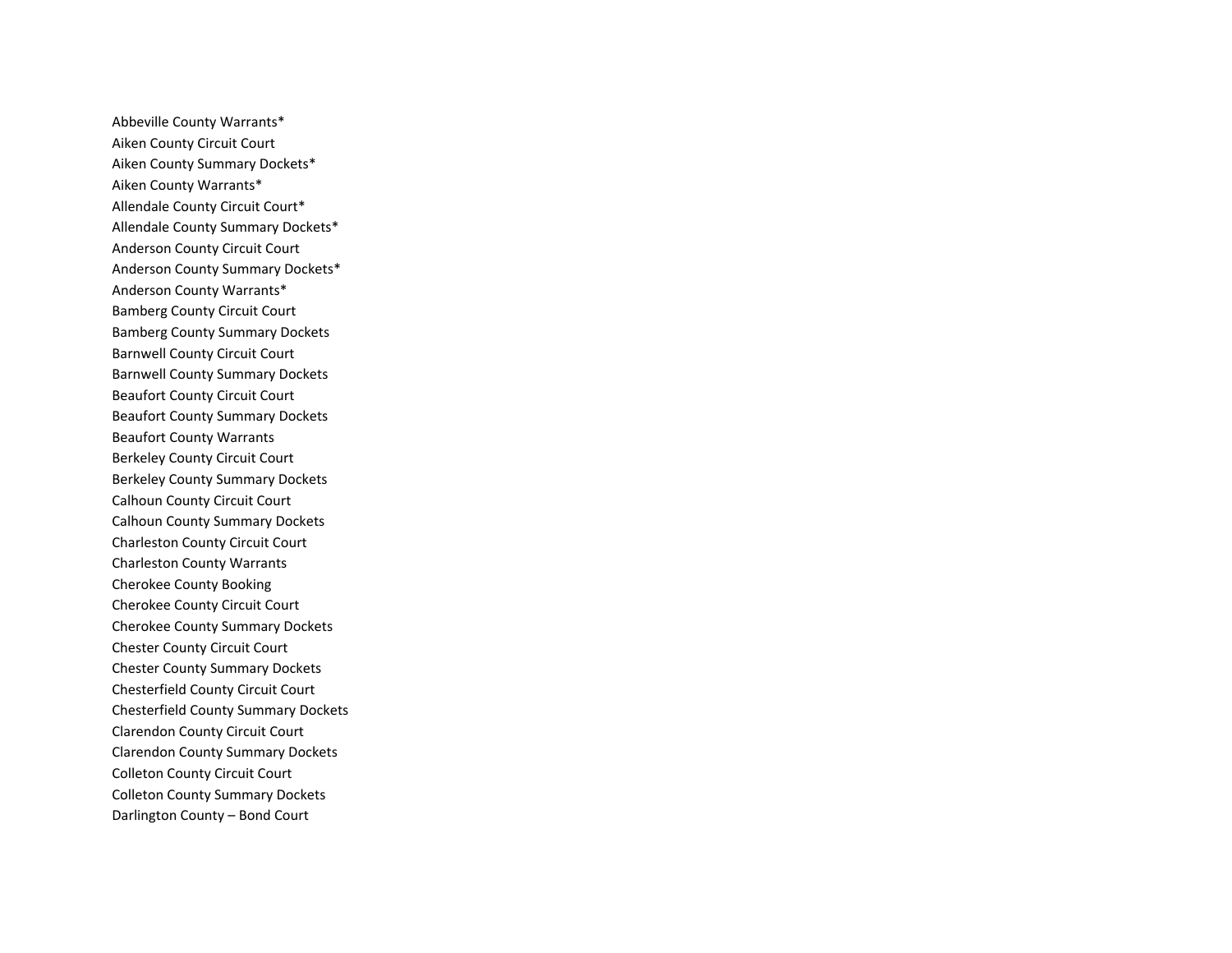Darlington County – Darlington Magistrate Darlington County – Darlington Municipal Darlington County – Hartsville Magistrate Darlington County – Hartsville Municipal Darlington County – Lamar Magistrate Darlington County – Lamar Municipal Darlington County – Society Hill Municipal Darlington County Circuit Court (General Sessions) Department of Probation, Parole and Pardon Services Dillon County Circuit Court Dillon County Summary Dockets Dorchester County Circuit Court Dorchester County Summary Dockets Edgefield County Circuit Court Edgefield County Summary Dockets Fairfield County Circuit Court Fairfield County Summary Dockets Florence County Booking\* Florence County Circuit Court Florence County Mugshots\* Florence County Summary Dockets Florence County Warrants\* Georgetown County Circuit Court Georgetown County Summary Dockets Greenville County Circuit Court Greenville County Summary Dockets Greenwood County Circuit Court Greenwood County Summary Dockets Hampton County Circuit Court Hampton County Summary Dockets Horry County Booking Horry County Circuit Court Horry County Summary Dockets Jasper County Circuit Court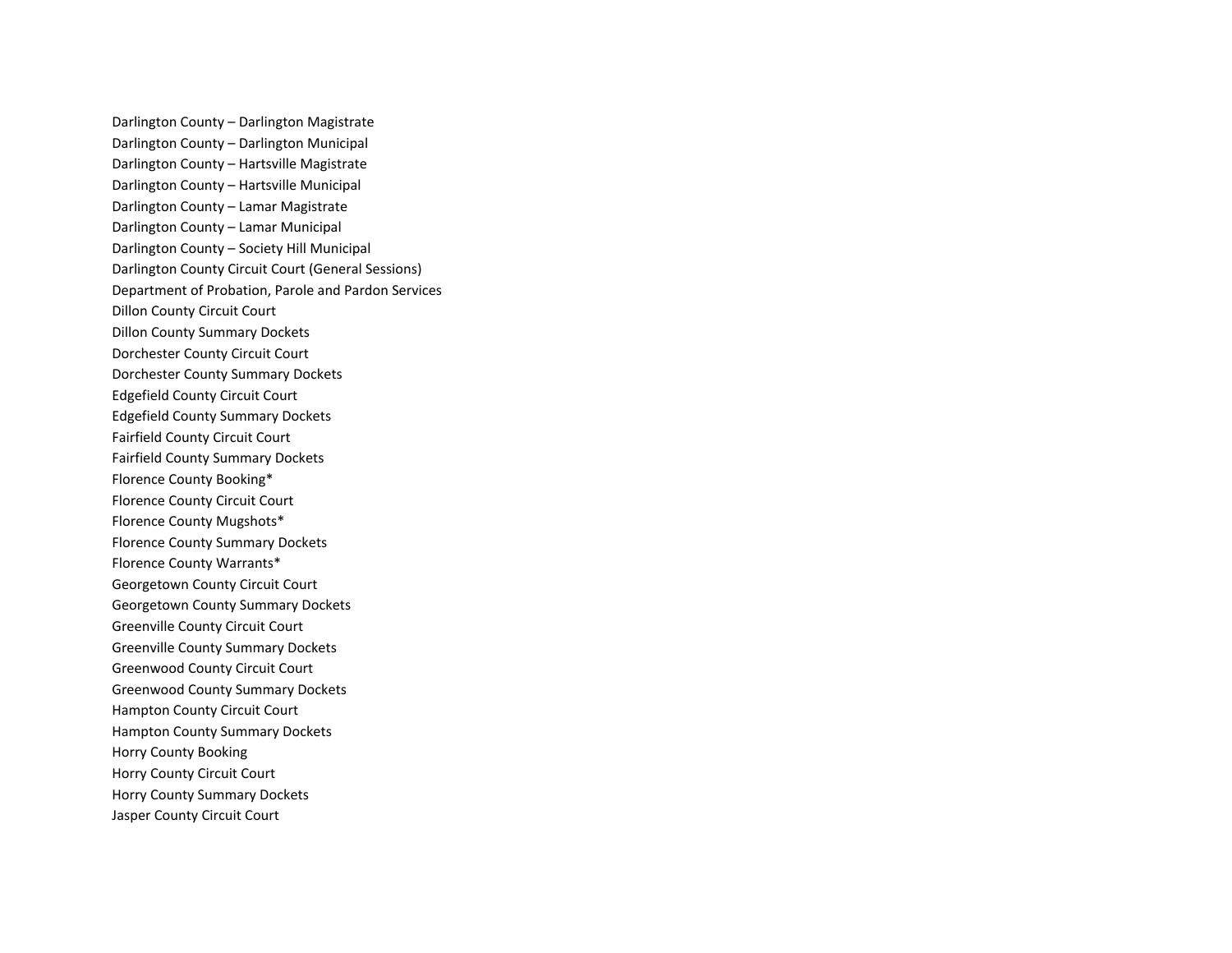Jasper County Summary Dockets Kershaw County Circuit Court Kershaw County Summary Dockets Lancaster County Circuit Court Lancaster County Summary Dockets Laurens County Circuit Court Laurens County Summary Dockets Lee County Circuit Court\* Lee County Summary Dockets\* Lexington County Circuit Court Lexington County Summary Dockets Marion County Circuit Court Marion County Summary Dockets Marlboro County Circuit Court Marlboro County Summary Dockets McCormick County Circuit Court McCormick County Summary Dockets Newberry County Circuit Court Newberry County Summary Dockets Oconee County Circuit Court Oconee County Summary Dockets Orangeburg County Circuit Court Orangeburg County Summary Dockets Pickens County Circuit Court Pickens County Summary Dockets Richland County Booking Richland County Circuit Court Richland County Mugshots\* Richland County Summary Dockets Rock Hill County Warrants Saluda County Circuit Court Saluda County Summary Dockets Sex Offenders Spartanburg County Circuit Court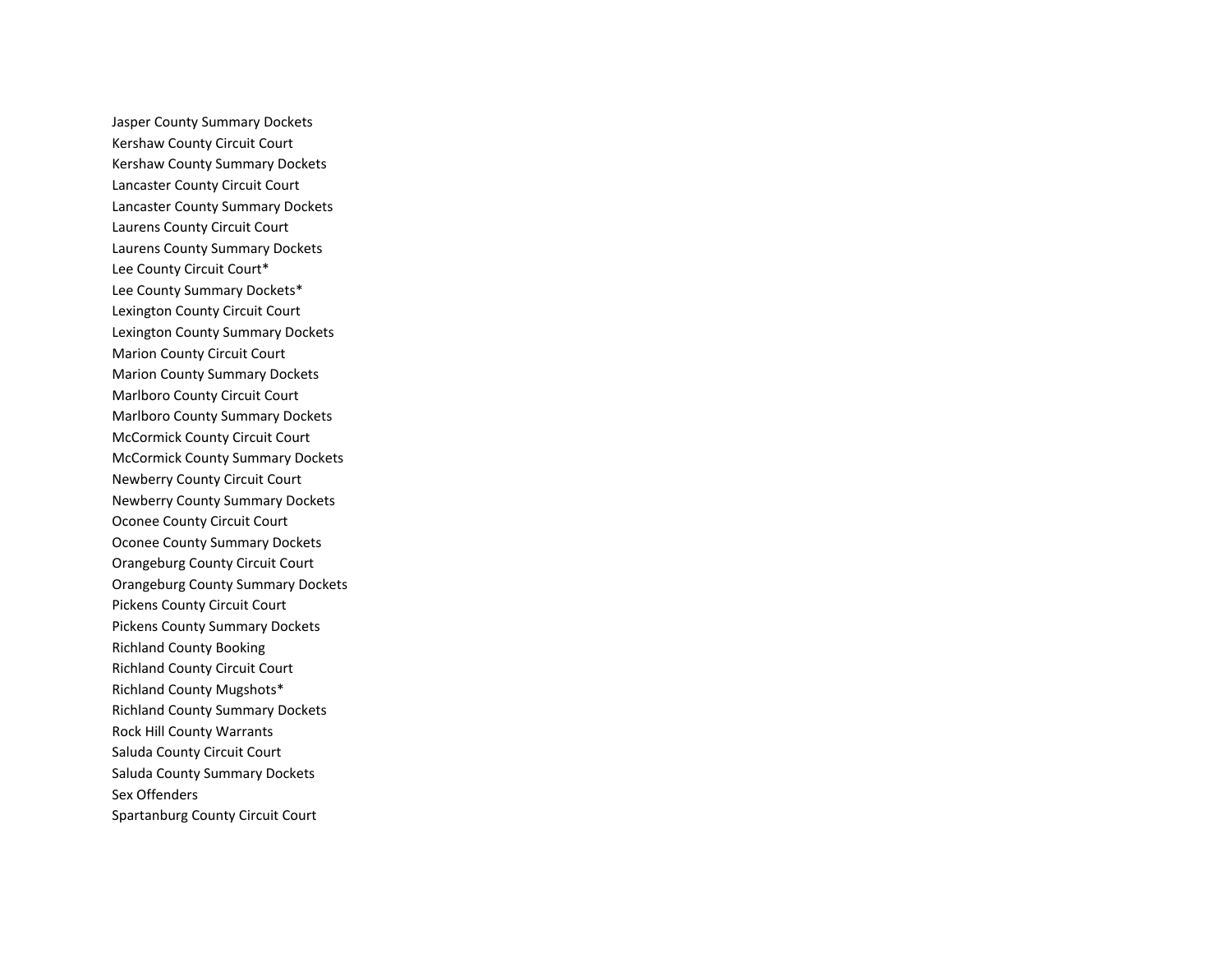Spartanburg County Summary Dockets Sumter County Circuit Court Sumter County Summary Dockets Union County Circuit Court Union County Summary Dockets Williamsburg County Circuit Court Williamsburg County Summary Dockets York County – Bethel/Kings Mountain Magistrate York County – Bond Court York County – Broad River/Bullock Creek Magistrate York County – Catawba/Ebenezer Magistrate York County – Clover Municipal York County – Criminal Domestic Violence Court York County – Fort Hill Magistrate York County – Fort Hill Municipal York County – York/Bethesda Magistrate York County Booking York County Courts York County Mugshots\*

## **South Dakota**

(DOC) Department of Corrections Absconders Sex Offenders

## **Tennessee**

(AOC) Administrative Office of the Courts\* (DOC) Department of Corrections Ashland City Warrants\* Bradley County Warrants\* Chattanooga City Warrants\* Davidson County Booking\* Davidson General Sessions and State Trial Court\* Hamilton County Criminal Court Hamilton County General Sessions Court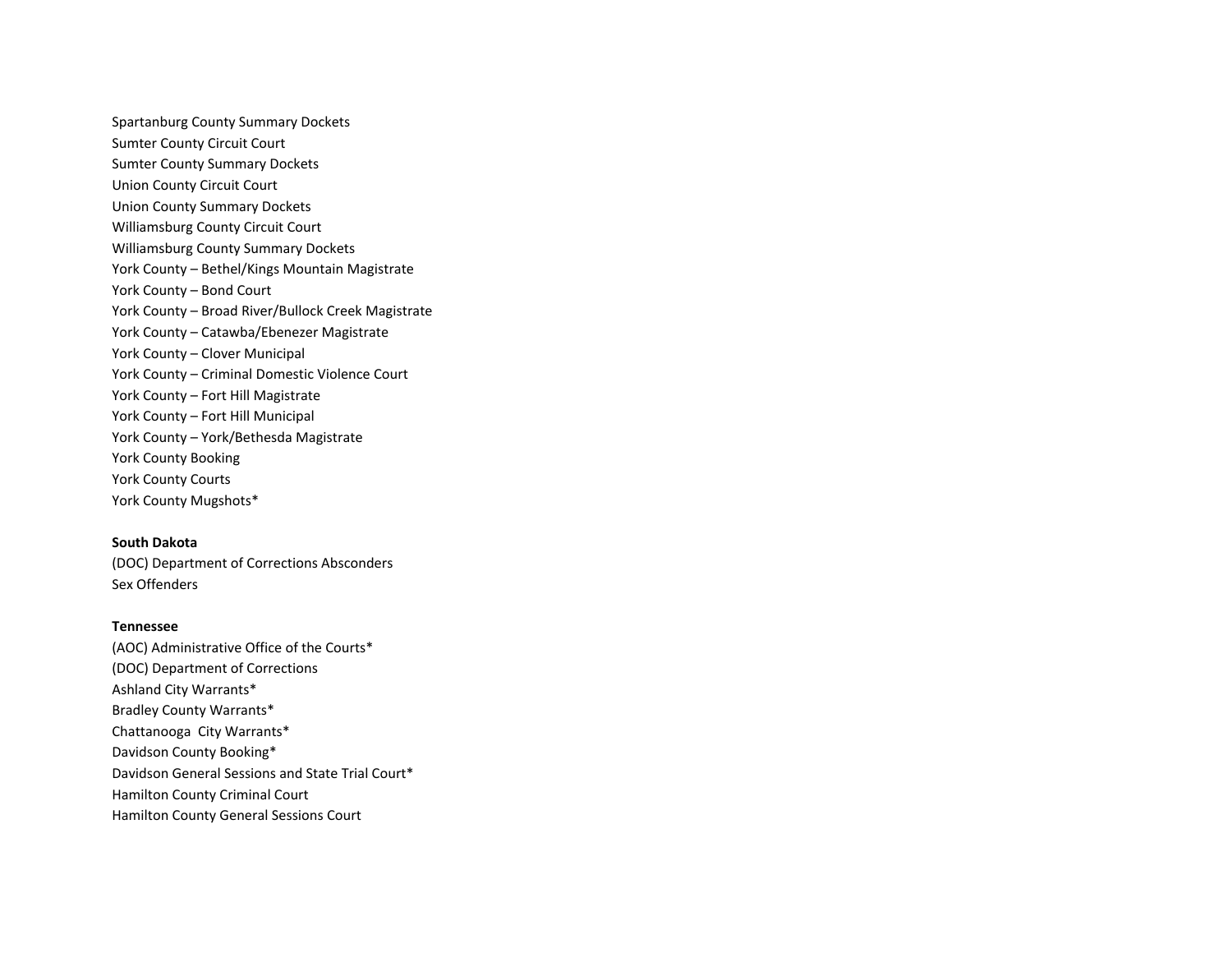Montgomery County Booking Montgomery County Warrants Rutherford Circuit Court Rutherford General Sessions Court Sex Offenders Shelby County Booking\* Shelby County Mugshots\* Shelby County Warrants Tennessee Bureau of Investigation - Methamphetamine Offender Registration Database\*

#### **Texas**

(DOC) Department of Corrections (DPS) Texas Department of Public Safety\* Abilene Crime Stoppers Warrants Baytown Warrants Bedford Warrants Bell County Court Bexar County Booking Bexar District and County Courts Bowie County – District and County Courts\* Brazoria County Booking Brazoria County Mugshots\* Brazoria District Court Brownsville County Warrants Burnet County Court Cameron County Booking Cameron County Court Cameron County Warrants Chambers County Court\* City of Amarillo Municipal Court - Warrants\* City of Arlington Booking\* City of Austin – Warrants\* City of Carrollton Warrants\* City of Hemphill Warrants\*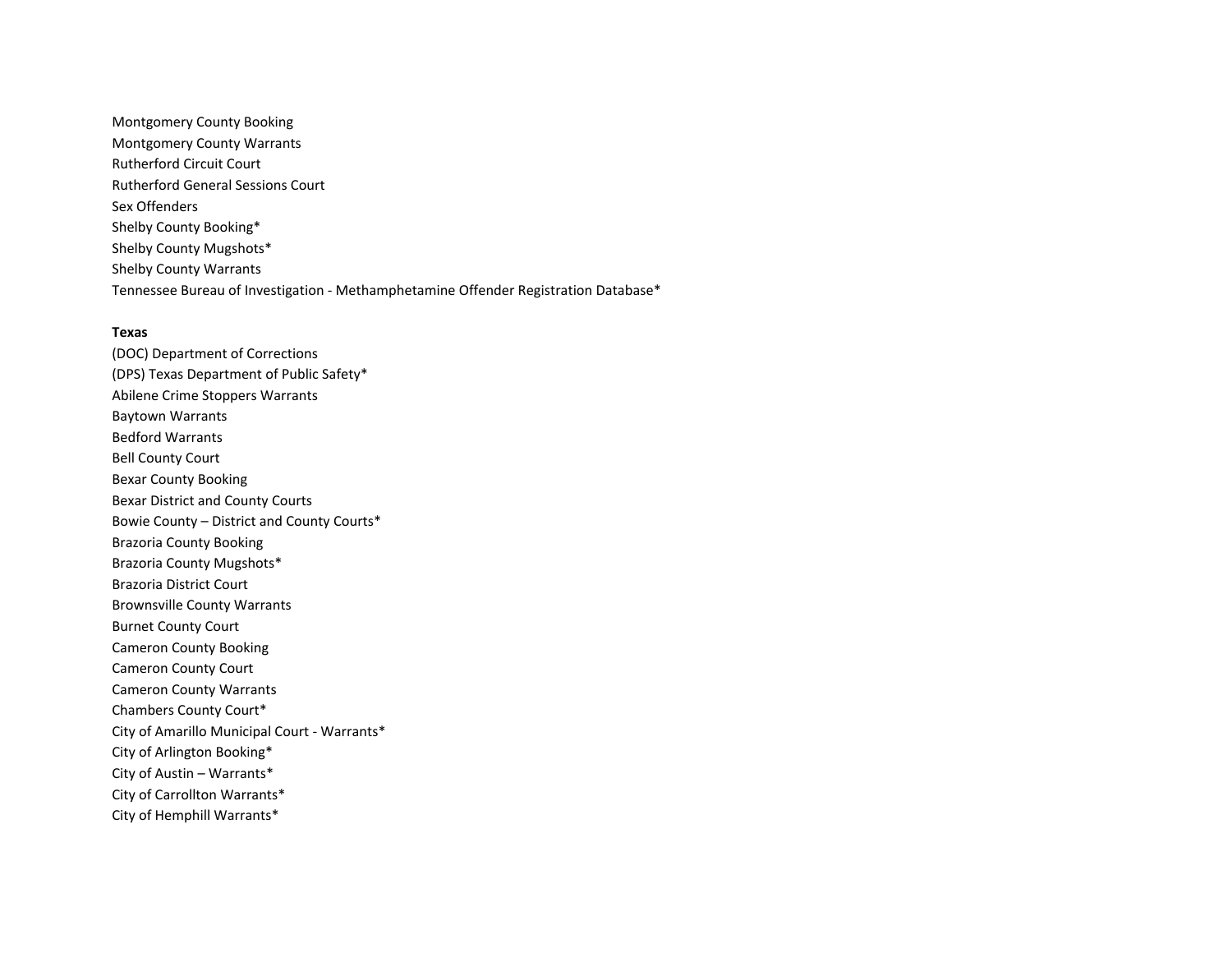City of Lewisville Warrants\* Collin County – District Courts\* Collin County Warrants Collin District and County Courts\* Comal County Warrants Dallas County Booking Dallas County Court Dallas Justice of the Peace Traffic\* Dallas Warrants\* Denton County Booking Denton County Court Denton District Court Ector County Booking\* El Paso County District Court El Paso County Justice of the Peace Courts\* El Paso County Warrants\* Fort Bend County Court Fort Bend County Justice and Municipal Courts Fort Bend County Warrants Fort Bend District Court Galveston County Courts Galveston County Warrants\* Garland County Warrants Gregg County Booking Gregg County Courts Gregg County Mugshots\* Harris County Booking Harris County Courts Disposition\* Harris County Courts Filing\* Harris District and County Courts Hood County Court at Law\* Hopkins County Court at Law Hopkins District Court Jefferson County Courts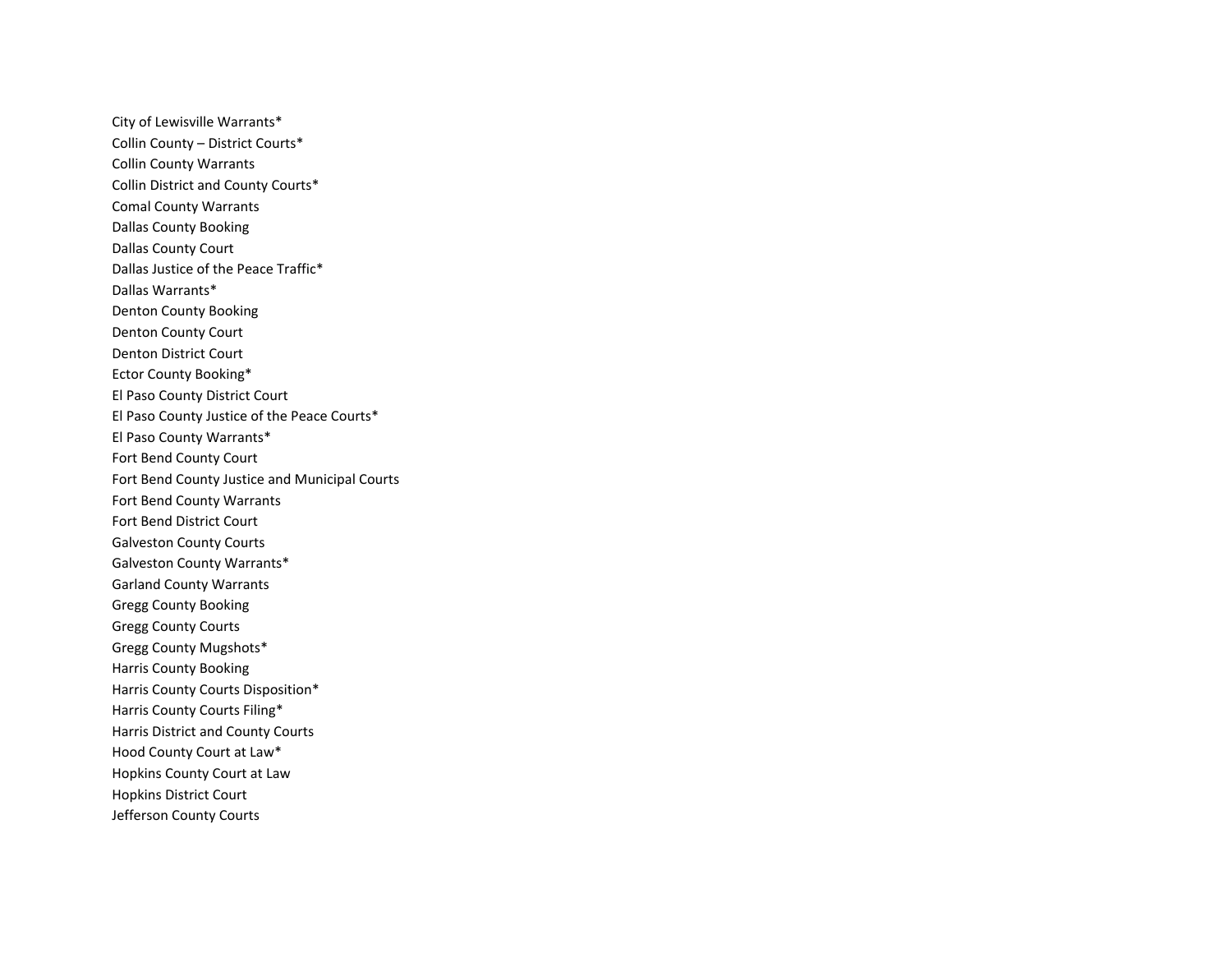Jefferson County Justice of the Peace Warrants\* Jefferson County Traffic\* Johnson County Courts Kaufman County Court Kaufman District Court Killeen Warrants Lamar District/County Courts Lamar Justice of the Peace Courts Liberty County Courts\* Liberty District Court\* Midland County Booking\* Midland County Constables Warrants\* Midland County Courts Midland County District Attorney's Office Hot Check Warrants\* Montgomery County Booking Montgomery District and County Courts Orange County Courts Parker County Booking Pasadena Warrants Potter County Booking Potter County Courts Randall County – 181st District Court\* Randall County – 251st District Court\* Randall County – 47th District Court\* Randall County Booking Randall County Sheriff's Office Warrants\* Rockwall County Courts Sex Offenders Smith County Booking\* Smith County Courts\* Smith County Mugshots\* State of Texas Warrants Tom Green County Booking Travis County Courts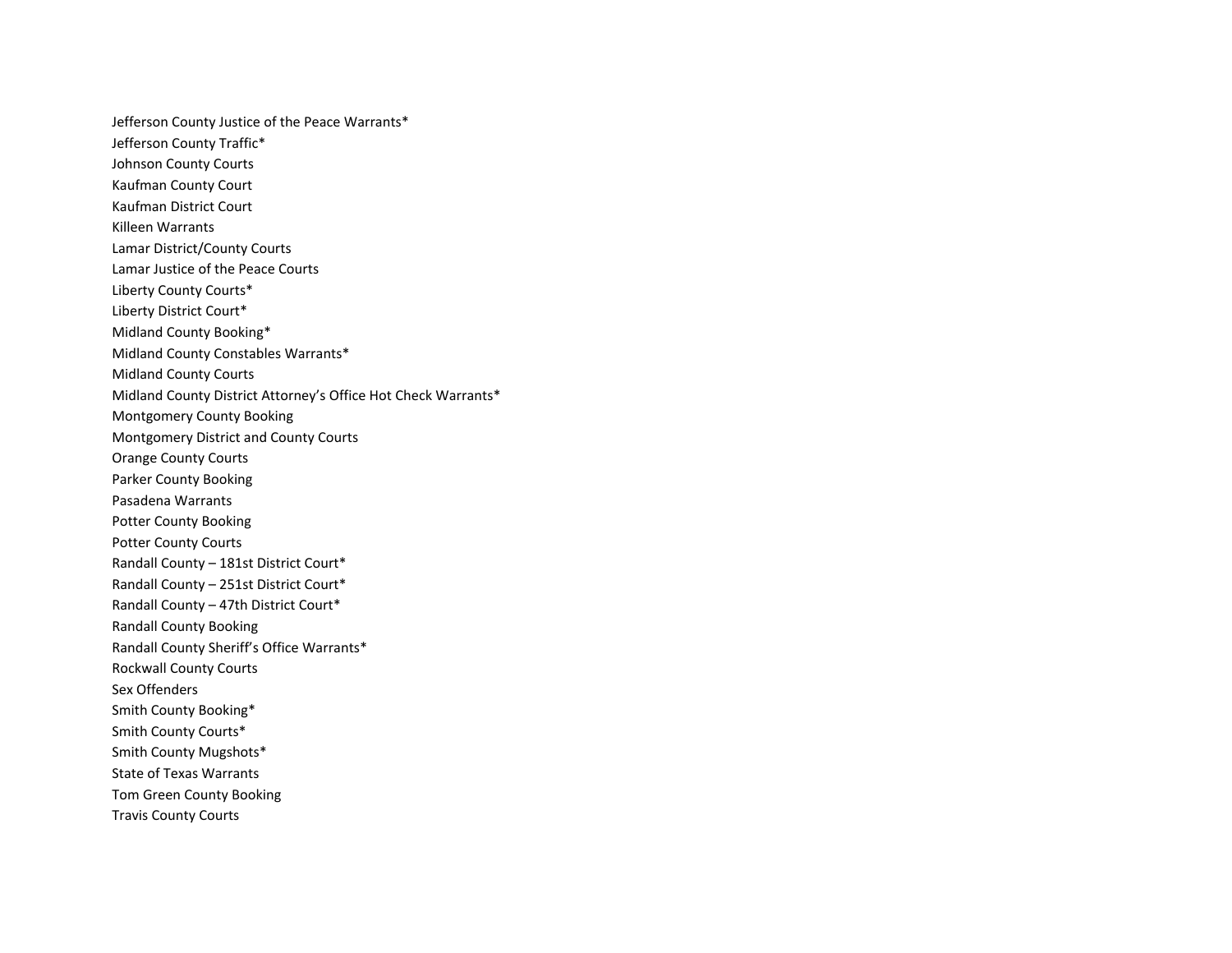Travis County Sheriff's Office Warrants\* Victoria County Court\* Victoria Superior Court Waller County Court Williamson County Court Wise County Booking

#### **Utah**

(AOC) Administrative Office of the Courts\* (DOC) Department of Corrections (DOC) Department of Corrections Mugshots\* Davis County Booking\* District Courts disposed cases\* District Courts\* Iron County Booking\* Iron County Mugshots\* Midvale County Warrants Salt Lake County Booking\* Sanpete County Booking\* Sex Offenders Utah County Booking Utah County Mugshots\* Utah County Warrants Washington County Booking Washington County Mugshots\* Weber County Booking Weber County Mugshots\*

# **Virginia**

(AOC) Administrative Office of the Courts - Historical (DOC) Department of Corrections Arlington County Warrants Chesterfield County Warrants City of Chesapeake Warrants\*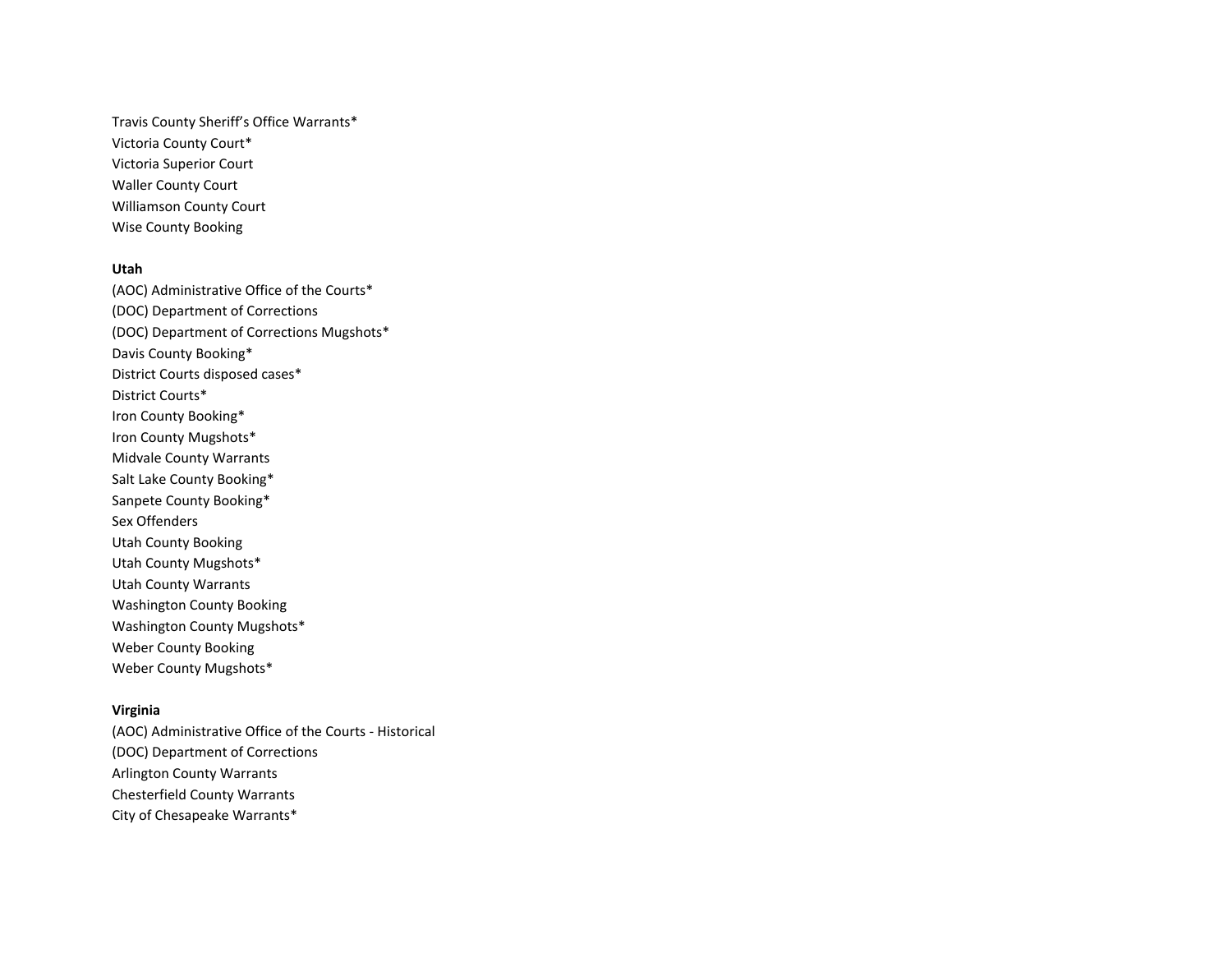City of Danville Booking\* City of Newport News Warrants City of Richmond Warrants Fairfax County Booking\* Fairfax County Circuit Court Felony Convictions Fairfax County Circuit Court Historical Fairfax County General District Court Historical Sex Offenders Virginia Circuit Courts—Current Washington County Warrants\*

## **Vermont**

Brattleboro County Warrants\* Department of Corrections Sex Offenders

## **Washington**

(AOC) Admin Office of Courts – District Courts\* (AOC) Admin Office of Courts – Superior Court (DOC) Department of Corrections Clark County Booking\* Clark County Warrants Cowlitz County Booking\* Jefferson County Booking\* Kent County Warrants Kitsap County Booking\* Lewis County Booking\* Pierce County Booking\* Sex Offenders Thurston County Booking\* Vancouver County Warrants Whatcom County Booking\*

## **Wisconsin**